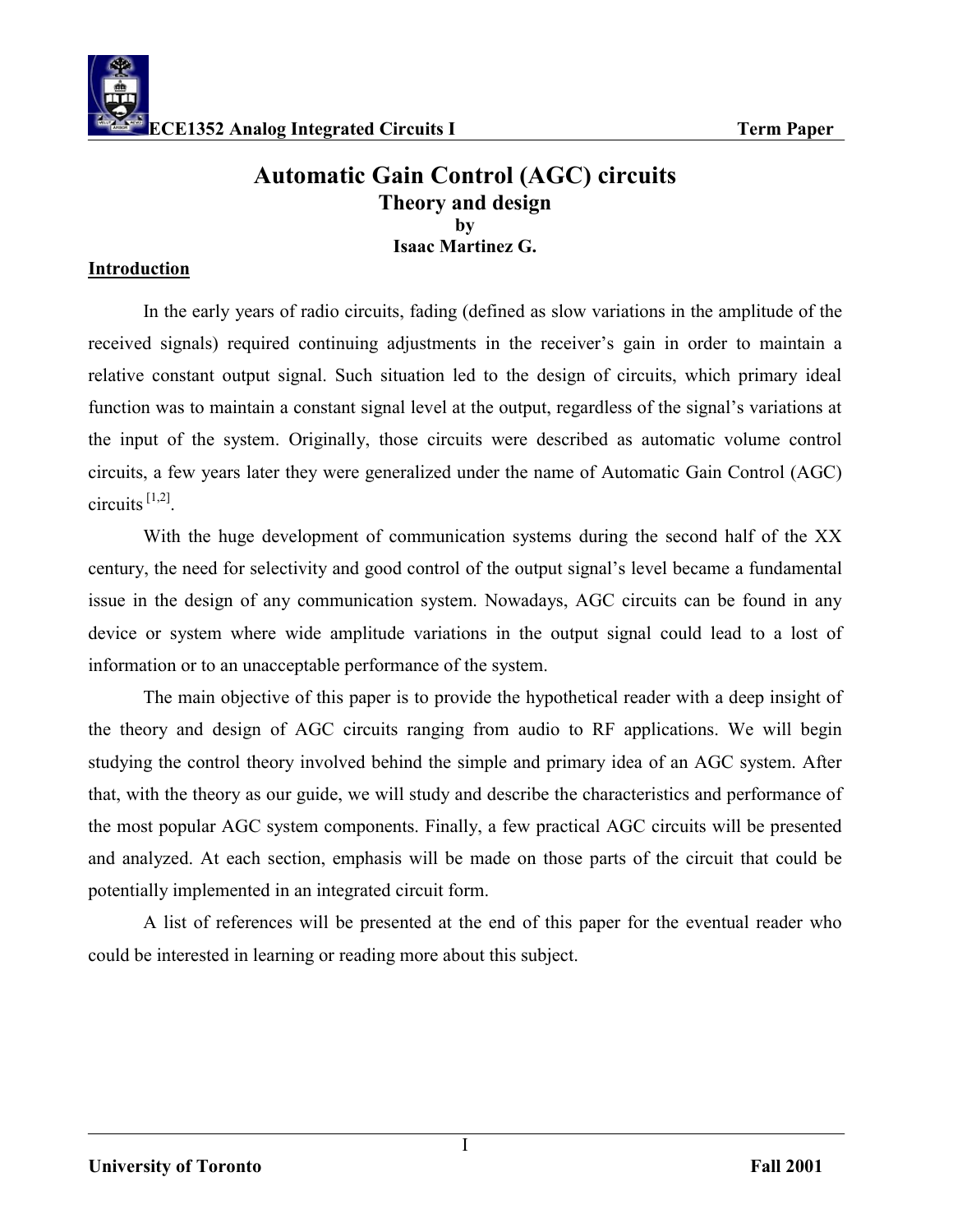

### **Theory of the Automatic Gain Control system** [1,2,9]

 Many attempts have been made to fully describe an AGC system in terms of control system theory, from pseudo linear approximations to multivariable systems. Each model has its advantages and disadvantages, first order models are easy to analyze and understand but sometimes the final results show a high degree of inaccuracy when they are compared with practical results. On the other hand, non-linear and multivariable systems show a relative high degree of accuracy but the theory and physical implementation of the system can become really tedious.

 From a practical point of view, the most general description of an AGC system is presented in figure 1. The input signal is amplified by a variable gain amplifier (VGA), whose gain is controlled by an external signal  $V_c$ . The output from the VGA can be further amplified by a second stage to generate and adequate level of  $V<sub>0</sub>$ . Some the output signal's parameters, such as amplitude, carrier frequency, index of modulation or frequency, are sensed by the detector; any undesired component is filtered out and the remaining signal is compared with a reference signal. The result of the comparison is used to generate the control voltage  $(V_C)$  and adjust the gain of the VGA.



 Since an AGC is essentially a negative feedback system, the system can be described in terms of its transfer function. The idealized transfer function for an AGC system is illustrated in figure 2. For low input signals the AGC is disabled and the output is a linear function of the input, when the output reaches a threshold value (V1) the AGC becomes operative and maintains a constant output level until it reaches a second threshold value (V2). At this point, the AGC becomes inoperative again; this is usually done in order to prevent stability problems at high levels of gain.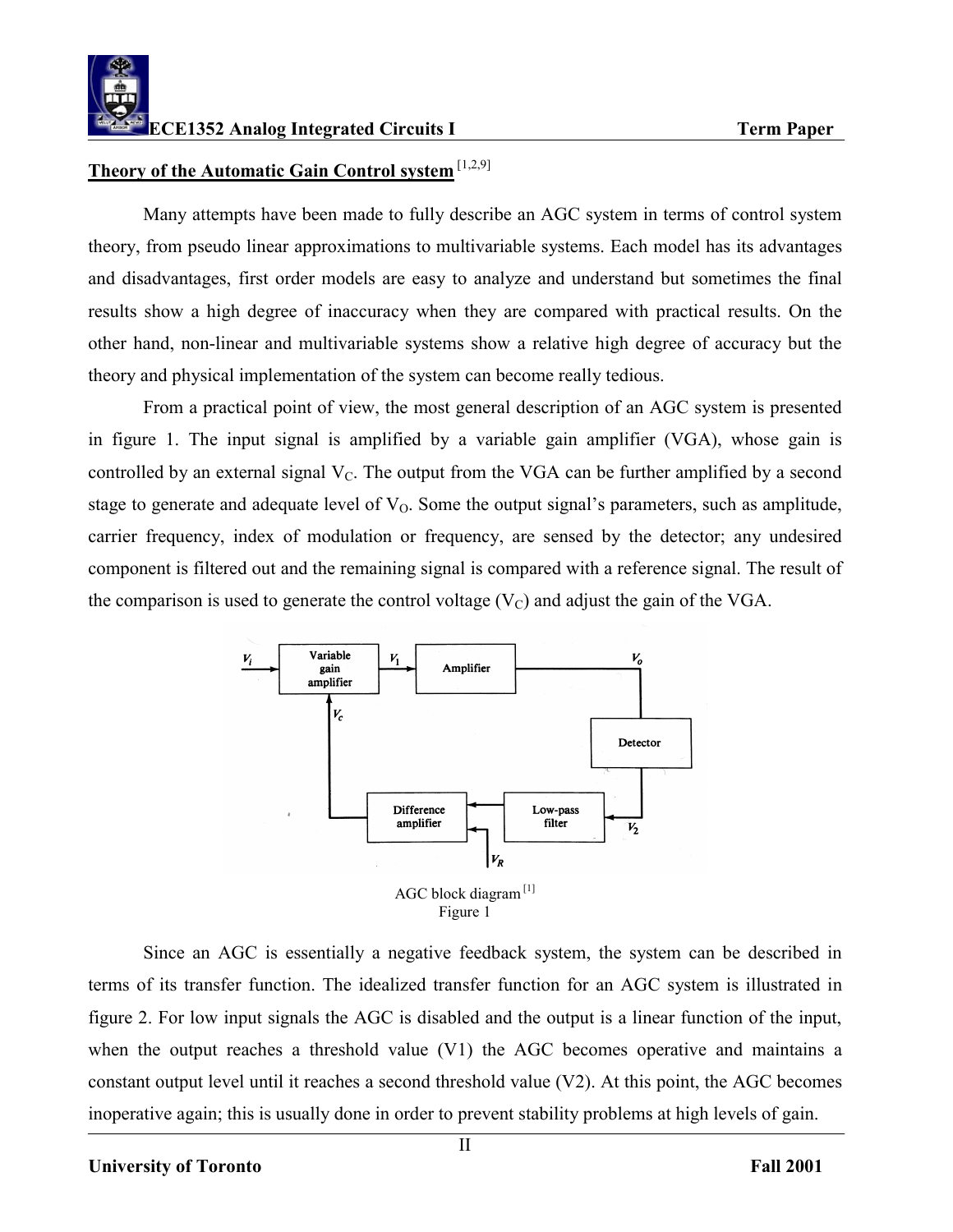

 Many of the parameters of the AGC loop depend on the type of modulation used inside the system. If any kind of amplitude modulation (AM) is present, the AGC should not respond to any change in amplitude modulation or distortion will occur. Thus the bandwidth of the AGC must be limited to a value lower than the lowest modulating frequency. For systems where frequency or pulse modulation is used, the system requirements are not that stringent.



 As mentioned before, an AGC system is considered a nonlinear systems and it is very hard to find solutions for the nonlinear equation that arise during the analysis. Nevertheless, there are two models that describe the system's behaviour with a good degree of accuracy and are relatively easy to implement when the small signal transfer equations of the main blocks are known (which is usually the case).

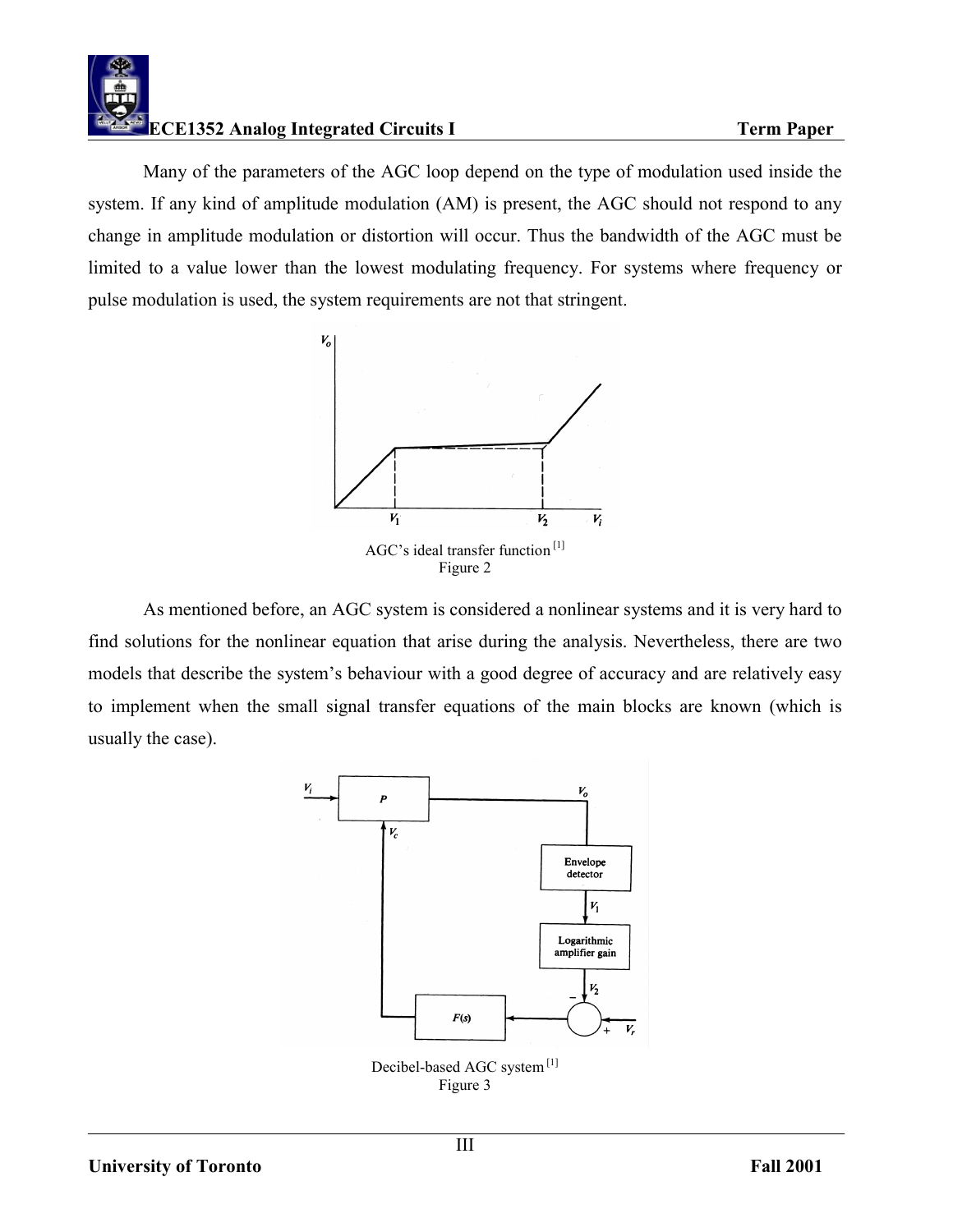

 Although there is no name for the first model, it could be described as the decibel-based linear model. The block diagram for this model is show in figure 3, in this model the variable gain amplifier (VGA) P has the following transfer function.

$$
P = K_1 e^{+aV_C}
$$

$$
V_O = V_i K_1 e^{+aV_C}
$$

Where  $V_0$  and  $V_i$  are the output and input signal,  $K_1$  is a constant and *a* is a constant factor of the VGA. Following the signal path we find that the logarithmic amplifier gain is:

$$
V_2 = \ln V_1 = \ln K_2 V_0
$$

Where  $K_2$  represents the gain of the envelope detector. Assuming that the output of the envelop detector is always positive (otherwise the logarithmic function becomes complex which translates in a non working circuit), the output of the logarithmic amplifier is a real number an the control voltage becomes:

$$
V_C = F(s)(V_R - V_2) = F(s)(V_R - \ln K_2 V_0)
$$

 F(s) represents the filter transfer function. Knowing that the VGA shows an exponential transfer function we can apply the logarithm function at both sides of the equation.

$$
ln V_{O} = aV_{C} + ln V_{i}K_{1}
$$

Thus, the control voltage can be expressed as:

$$
aV_{C} = \ln V_{O} - \ln V_{i}K_{1}
$$

Using the expression for  $V<sub>C</sub>$  that we found before

$$
ln V_{O}[1 + aF(s)] = ln V_{i} + aF(s)V_{R} + ln K_{1} - aF(s)V_{R}ln K_{2}
$$

Since we are only interested in the output-input relationship, let  $K_1$  and  $K_2$  be equal to one. Thus, the above equation becomes:

$$
ln V_{\rm O}[1 + aF(s)] = ln V_{\rm i} + aF(s)V_{\rm R}
$$

If  $V_0$  and  $V_i$  are expressed in decibels, we can use the following equivalence

$$
\ln V_O = 2.3 \log V_O
$$

Then,

$$
\ln V_{\rm O} = \frac{2.3}{20} V_{\rm OdB} = 0.115 V_{\rm OdB} \, \text{dB}
$$

### **University of Toronto** Fall 2001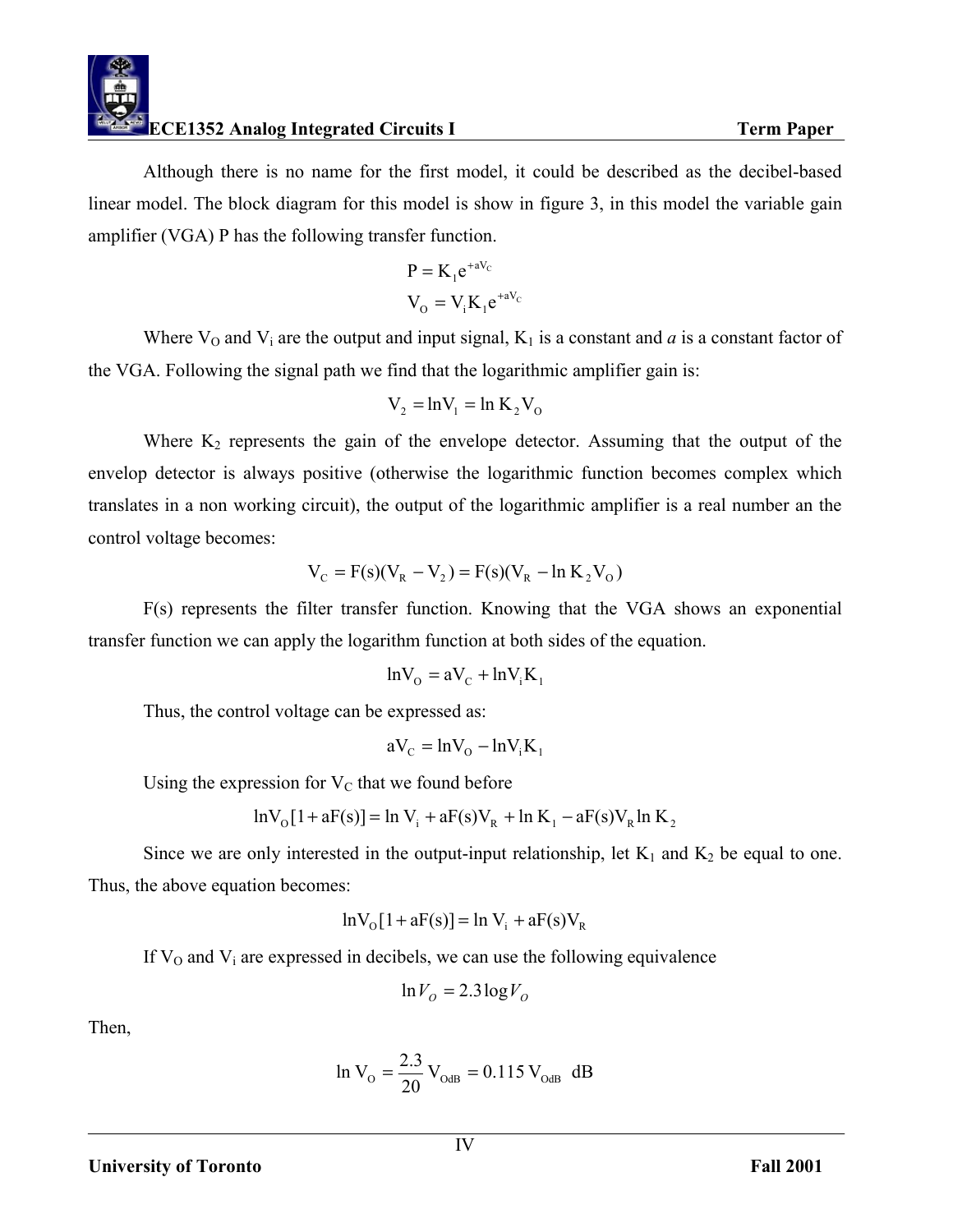Finally, the equation that relates input and output (both in dB) can be rewritten as

$$
V_{\text{OdB}} = \frac{V_{\text{idB}}}{1 + aF(s)} + \frac{8.7aF(s)V_{R}}{1 + aF(s)}
$$

 This type of AGC system shows a linear relationship as long as input and output quantities are expressed in decibels. From the last expression it is easy to see that the behaviour of the system is determined by the *a* factor of the VGA and the filter  $F(s)$ .  $F(s)$  is usually a low pass filter, since the bandwidth of the loop must be limited to avoid stability problems and to ensure that the AGC does not respond to any amplitude modulation that could be present in the input signal.

An important parameter in any control system is the steady-state error that is defined as<sup>[5]</sup>:

$$
e_{ss} = \lim_{t \to \infty} e(t) = \lim_{s \to 0} sE(s)
$$

where E(s) is the error signal in the feedback path. Applying the definition given above to the AGC system we find that the position error constant is given by:

$$
e_{ss} = \frac{1}{1 + aF(0)}
$$

where  $F(0)$  is the DC gain of the  $F(s)$  block and a is the constant factor of the exponential law Variable Gain Amplifier (VGA). Thus, in order to maintain the steady state error as small as possible the DC gain of the F(s) block (usually a low pass filter) must be as large as possible.

 The simplest F(s) block that can be used in the system is a first order low pass filter whose transfer function is defined as follows:

$$
F(s) = \frac{K}{\frac{s}{B} + 1}
$$

where K is the DC gain of the filter and B is the bandwidth. Using this expression in the equation of the steady state error we find that:

$$
e_{ss} = \frac{1}{1 + aK}
$$

And the total DC output of the AGC system is given by:

$$
V_{\text{ODC}} = \frac{V_{\text{IDC}}}{1 + aK} + \frac{8.7aKV_{\text{R}}}{1 + aK}
$$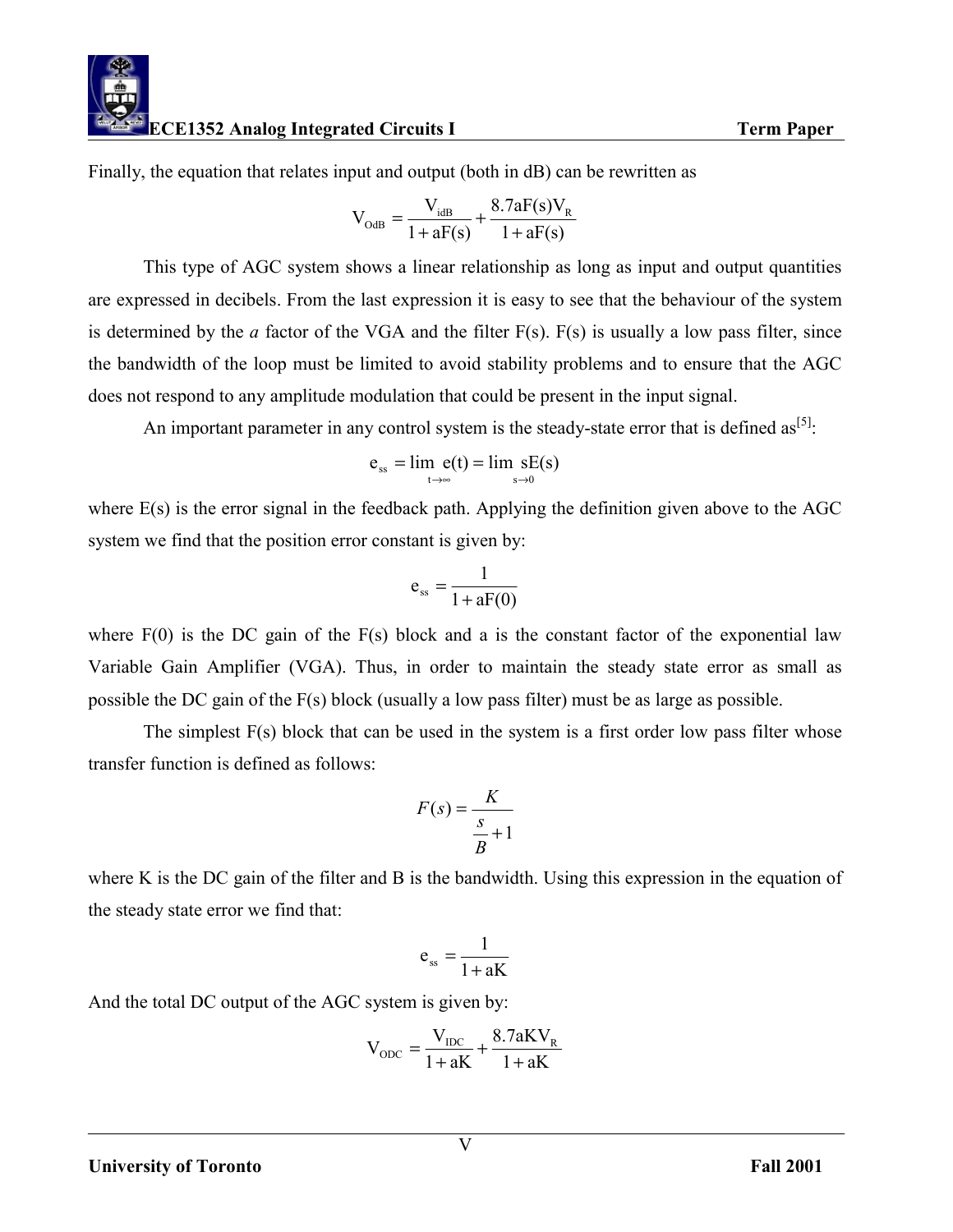

 It can be seen that if the gain loop K is much greater than 1, the output is almost equal to  $8.7V<sub>R</sub>$  and the steady state change in the input is greatly reduced. AGC systems that include a reference voltage inside the control loop are referred as delayed AGC.

 The second model of an AGC system does not contain a logarithmic amplifier within the loop but still contains a exponential type VGA. Despite the fact that the system's complexity increases, it is still possible to find small signal models for small changes from a particular operating point [1].

 The block diagram shown in figure 4a can represent such system. It is important to notice that the VGA and the detector are the only nonlinear parts of the system. Assuming unity gain for the detector and the difference amplifier, the system can be reduced to the block diagram shown in figure 4b.



Here, Vo and Vi are input and output signal respectively, F is the combined transfer function of the filter and difference amplifier. The output voltage Vo equal PVi, where P represents the gain of the VGA and it is a function of the control voltage Vc. Following the signal path, we can see that the control voltage is given by:

$$
V_c = (V_r - V_o)F
$$

 Since we are interested in the change in the output voltage due to a change in the input voltage we can take the derivative of Vo with respect to Vi, therefore:

$$
\frac{dV_{\rm o}}{dV_{\rm i}} = \frac{d}{dV_{\rm i}}(PV_{\rm i}) = P + V_{\rm i}\frac{dP}{dV_{\rm i}}
$$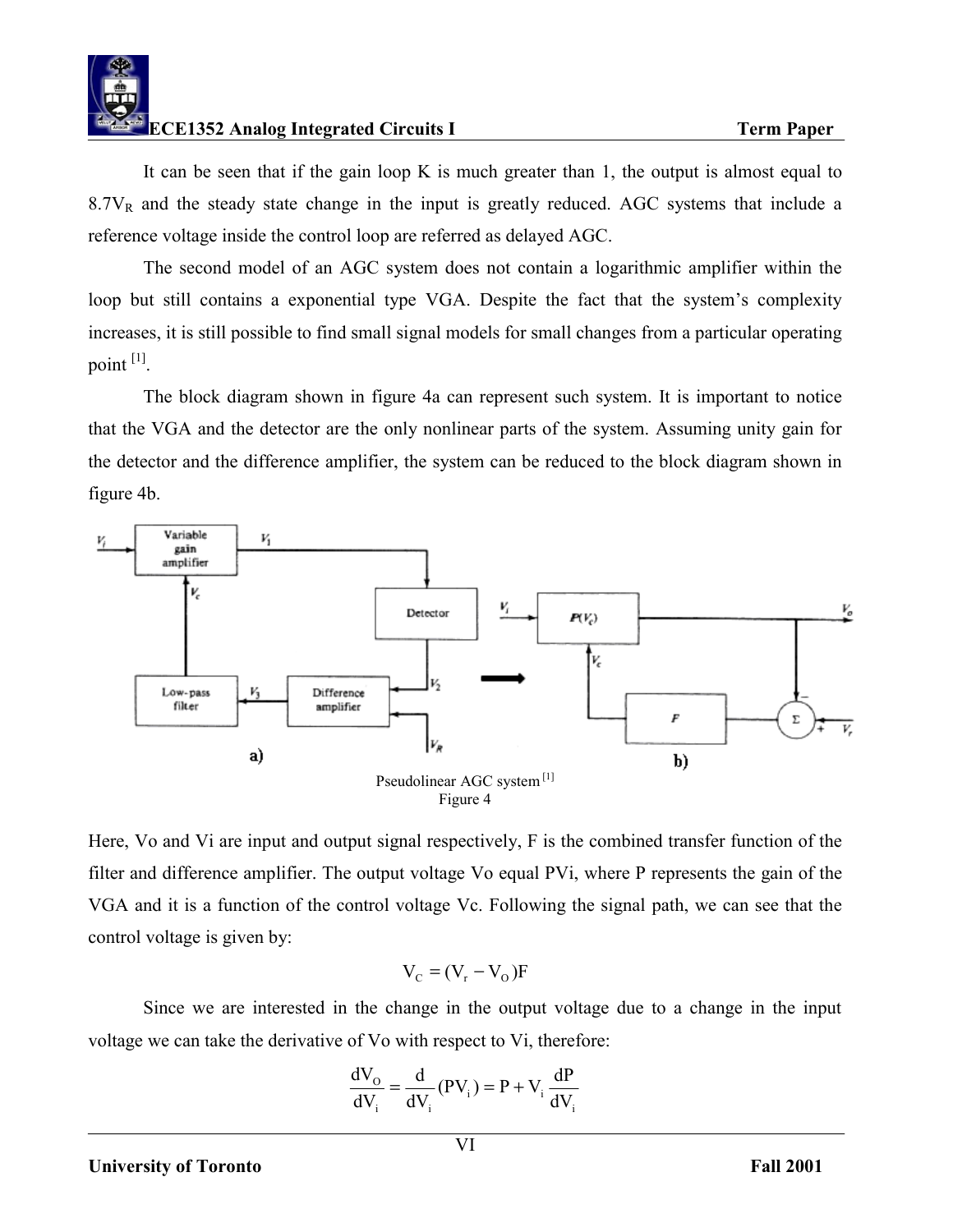The last derivative on the right side of the equation can be further developed applying the chain rule and using the equation for the control voltage, thus:

$$
\frac{dP}{dV_i} = \frac{dP}{dV_c} \frac{dV_c}{dV_i} = \frac{dP}{dV_c} \frac{dV_c}{dV_o} \frac{dV_o}{dV_i} = \frac{dP}{dV_c} (-F) \frac{dV_o}{dV_i}
$$

Therefore, the expression for  $\frac{dV_0}{dV_i}$  an be rewritten as:

$$
\frac{dV_{\rm O}}{dV_{\rm i}} \left(1 + FV_{\rm i} \frac{dP}{dV_{\rm C}}\right) = P
$$

Alternatively

$$
\frac{dV_0/V_o}{dV_i/V_i} = \left(1 + FV_i \frac{dP}{dV_c}\right)^{-1}
$$

 It is clear that the loop gain is a function of the input signal, which translates into a relative degree of non-linearity and complicates the analysis of the transient response of the system, since the pole location is also dependant on the input signal. Nevertheless, it is possible to numerically evaluate the characteristic parameters of the loop if the  $P(V_C)$  function is know and a set of initial conditions is taken as an starting point.

 All the AGC systems considered here provide a continuous sampling of the output signal and a continuous adjustment of the VGA. There are a few applications where the output signal is sampled at specific intervals of time and gain is adjusted only at those intervals. Those systems are known as pulse-type AGC systems and its analysis is usually performed using sampled data techniques.

### **Components of an AGC system**

 There are many component and circuit configurations that can be used as a variable gain amplifier (VGA), which is the main component of an AGC system. The main factors that must be taken in consideration while selecting a suitable circuit are: frequency response, available control voltage, desired control range of the VGA, and settling time and finally, system configuration.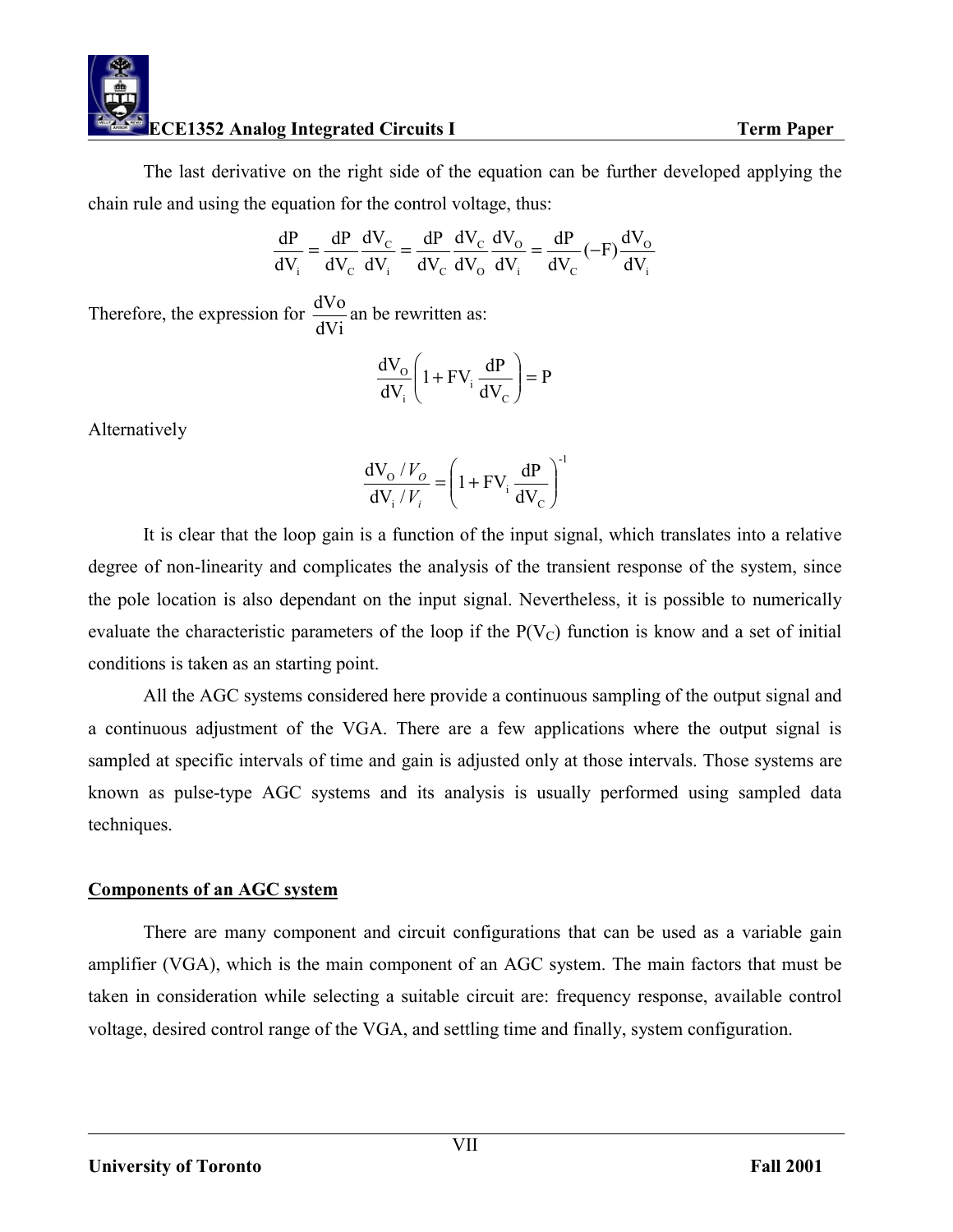

 The following circuits can be used form the low to the radio frequency range assuming that they are implemented using the proper technology and considering important practical issues such as bypassing, ground planes, impedance matching, parasitics, and component selection.

#### **a) Low frequency circuits**

 For low frequency circuits the most common configuration consists of an operational amplifier and a voltage controlled attenuator. The basic voltage controlled attenuator consists of a fixed resistor connected in series with a field effect transistor (usually a JFET) working in the triode region. Such configuration is shown in figure 5.



It can be shown that the output voltage is given by:

$$
V_{out} = V_{in} \frac{R_{L} (1 + g_{ds} R_{L})^{-1}}{R + R_{L} (1 + g_{ds} R_{L})^{-1}}
$$

As  $V_{gs}$  approaches  $V_{gs(off)}$ ,  $g_{ds}$  approaches to zero an there is no attenuation of the input signal. If the value of  $R_L$  is much higher that  $r_{ds(0n)}$  and R the above equation simplifies to:

$$
V_{\text{out}} = V_{\text{in}} \frac{1}{1 + Rg_{\text{ds}}}
$$

The output transconductance is given by:

$$
g_{\rm ds}=g_{\rm dso}\frac{V_{\rm{GS(OFF)}}-V_{\rm{GS}}}{V_{\rm{GS(OFF)}}}
$$

Where:

$$
g_{\rm dso} = \frac{2I_{\rm DSS}}{\left|V_{\rm GS(OFF)}\right|}
$$

Combining both equations: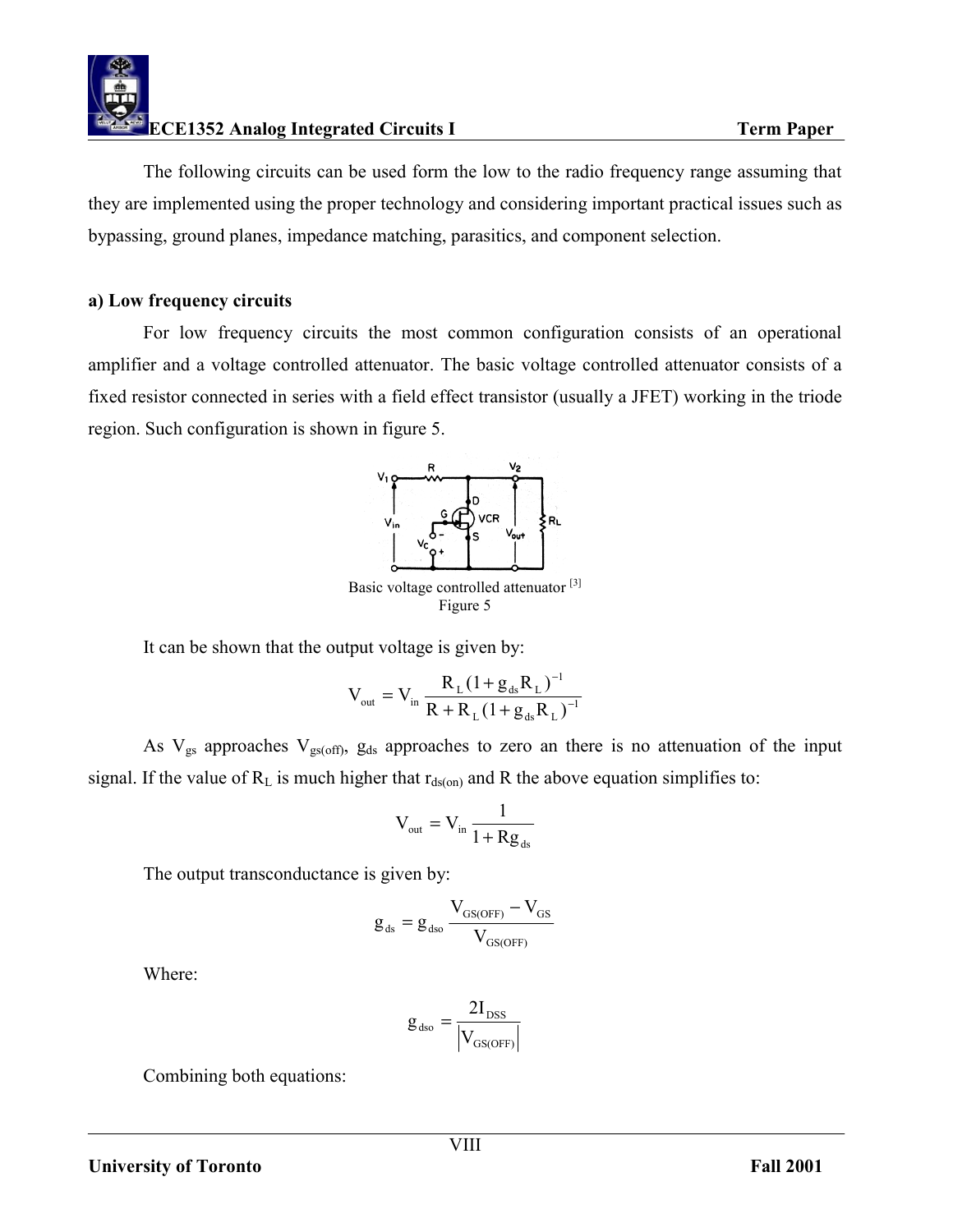$$
V_{\text{out}} = \frac{V_{\text{in}}}{1 + R g_{\text{dso}} \left[ \left( V_{\text{GS(OFF)}} - V_{\text{GS}} \right) / V_{\text{GS(OFF)}} \right]}
$$

 The above circuit has two serious drawbacks, high harmonic distortion and limited signal handling capability. Both problems can be solved by feeding back one half of drain- source voltage to the gate, such modification simplifies the output transconductance equation to:

$$
g_{ds}=g_{dso}\Bigg(1-\frac{V_{C}}{2V_{GS(OFF)}}\Bigg)
$$

which is a linear function of Vc.

 To avoid loading the output the value of the feedback resistors must be higher than R1, and if isolation from the control voltage to the output is desired a follower must be connecter between the feedback network and the output.



a)Voltage controller attenuator with feedback b)With feedback and isolation<sup>[3]</sup> c)Linearization due to feedback network Figure 6

 The following circuits illustrate the use of a voltage-controlled attenuator inside the feedback loop of an operational amplifier. For the first circuit (Figure 7), the overall gain of the stage is given by:

$$
A = 1 + R_1 g_{dso} \left( 1 - \frac{V_C}{2V_{GS(OFF)}} \right)
$$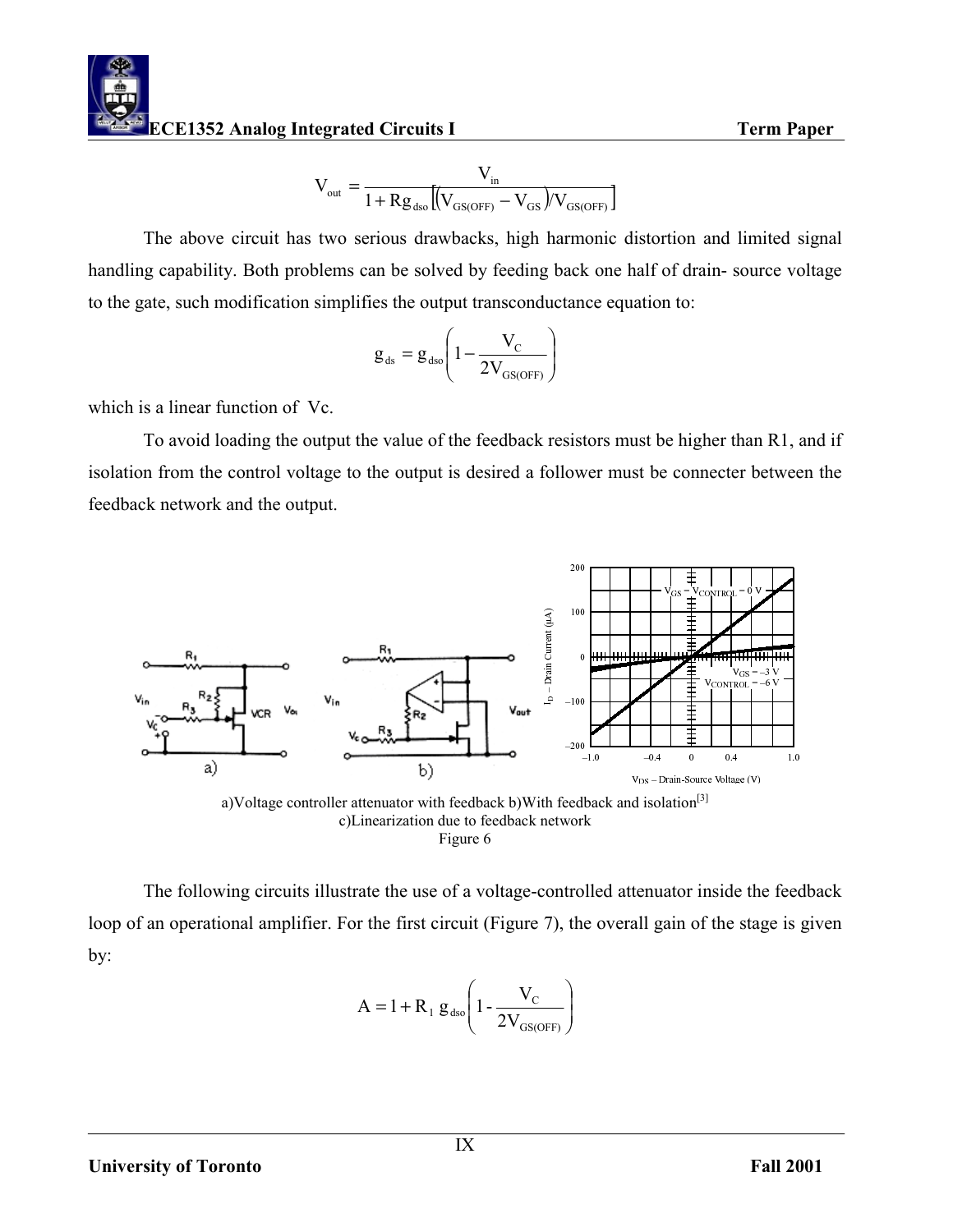

If a minimum gain greater than 1 is required (Figure 8), a second resistor can be place in parallel with the JFET. This arrangement introduces an extra factor of  $R_2/R_1$  in the above equation, thus:

$$
A = 1 + \frac{R_2}{R_1} + R_1 g_{dso} \left( 1 - \frac{V_C}{2V_{GS(OFF)}} \right)
$$



 Finally, in order to block any DC component that could be present in the input signal and keep the FET working in deep triode region, a capacitor must be placed in series with the FET attenuator. The value of the capacitor will depend on the required cut off frequency and the equivalent impedance seen from the connection point. See figure 9.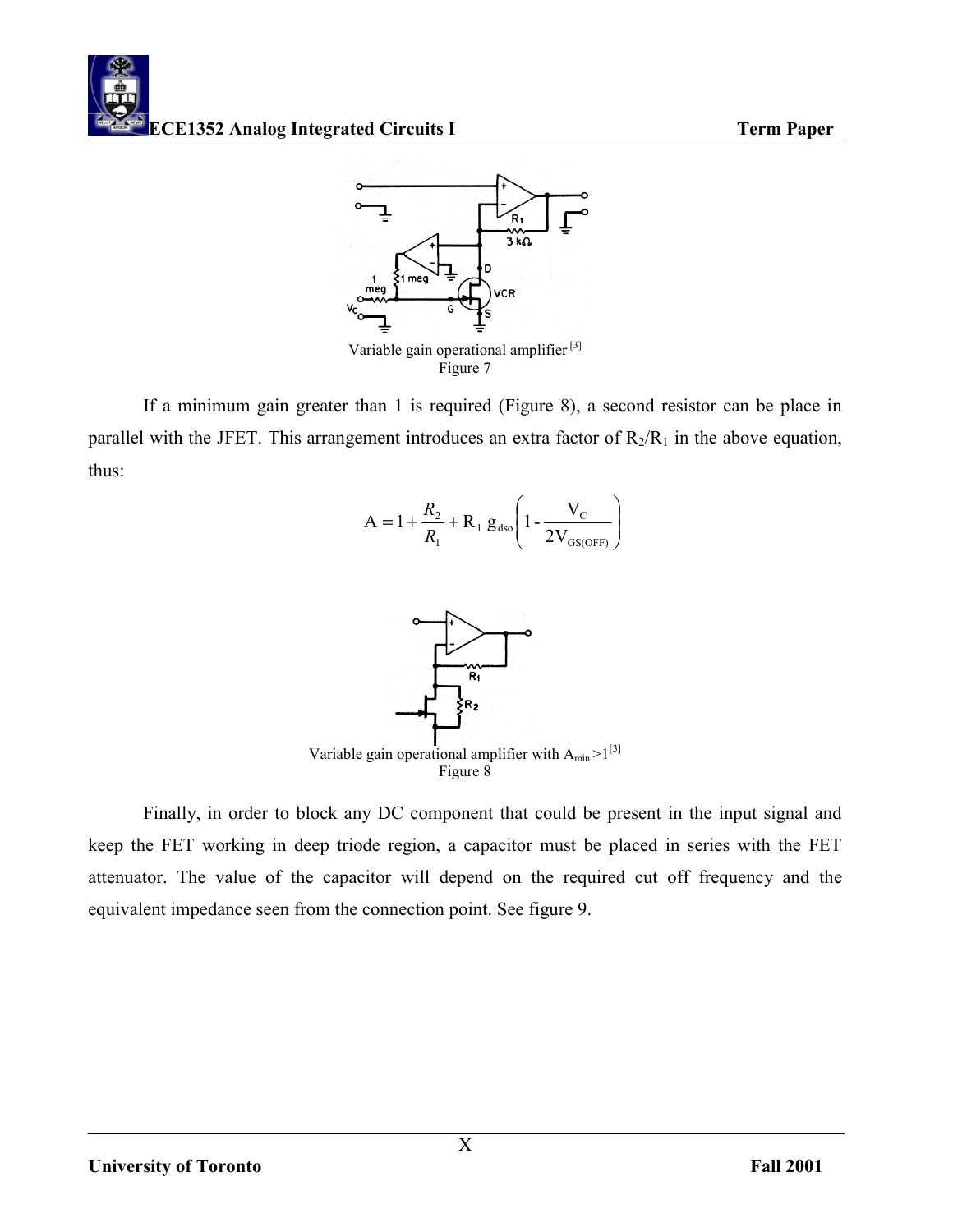



When using FET as a component of a voltage attenuators it is important to keep in mind the following issues:

- a) The FET in triode region behaves as a resistor only for small voltage values of  $V_{DS}$ .
- b) The output transconductance  $(g_{ds})$  is approximately a linear function of  $V_{GS}$ .
- c) The linearity of  $g_{ds}$  decreases as  $V_{GS}$  approaches  $V_{GS(OFF)}$ .
- d) Feeding back one half of  $V_{DS}$  to the gate of the FET improves linearity and dynamic range.

Finally, if a differential control voltage is available the FET attenuator can be implemented as follows.



The control voltage of this circuit only needs to be one half of that of the conventional attenuator to achieve the same value of  $g_{ds}$ , but the improvement in linearity an dynamic range are preserved.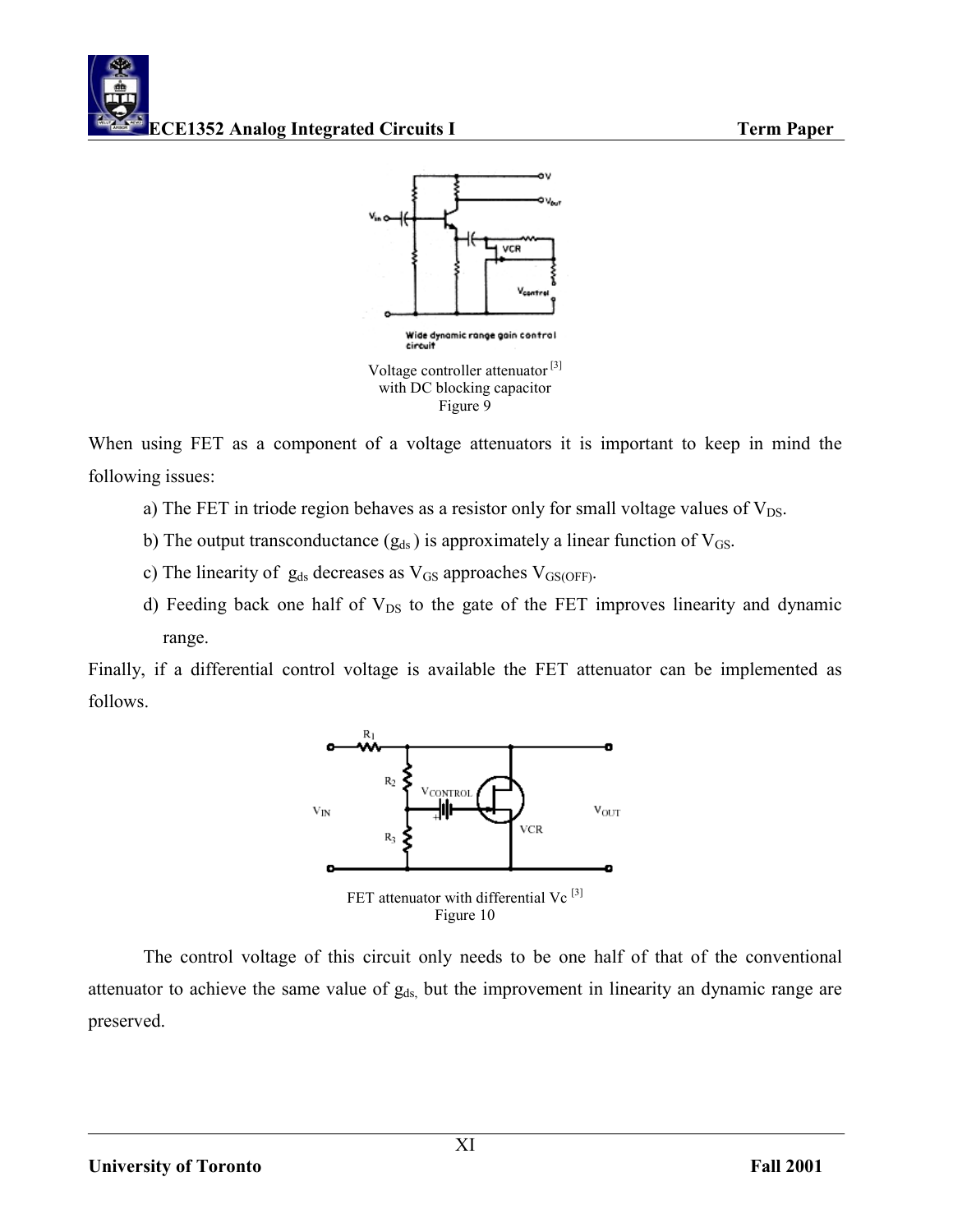### **b) High frequency circuits**

 Most of the above circuits can be used of to a few hundreds of megahertz, depending on the component selection, grounding, bypassing, impedance matching and physical layout of the circuit.

 Nowadays, with the high performance requirements of modern systems and devices it is advisable to study the most common techniques that are typically implemented in integrated circuit (IC) form.

 The first device that can be found in integrated and discrete form is the Dual Gate MOSFET or DG-MOSFET. This device can be modeled as two MOSFET in cascode configuration with the input signal applied to the first gate (G1), and a second control signal applied to the second gate (G2). This second signal controls the gain of the overall stage and it is usually referred as the AGC signal.



 The useful frequency range and electrical characteristics of the DGMOSFET is highly dependant on the technology used during the fabrication of the device. Until now the best devices have been fabricated using HEMT (High Electron Mobility Transistor) technology for gigahertz range and conventional MOS technology for lower frequency applications.

 Although DGMOSFET shows good high frequency performance, it is not widely used due to the lack of accurate models and a poor understanding of its characteristics. Nevertheless, a large amount of research has been already done and now it is possible to find some SPICE models for commercial devices (Siliconix and Philips) moreover, an experimental model for gigahertz applications was developed and optimized by C. Licqurish, M. J. Howes and C. M. Snowden at the University of Leeds using S parameters<sup>[7]</sup>.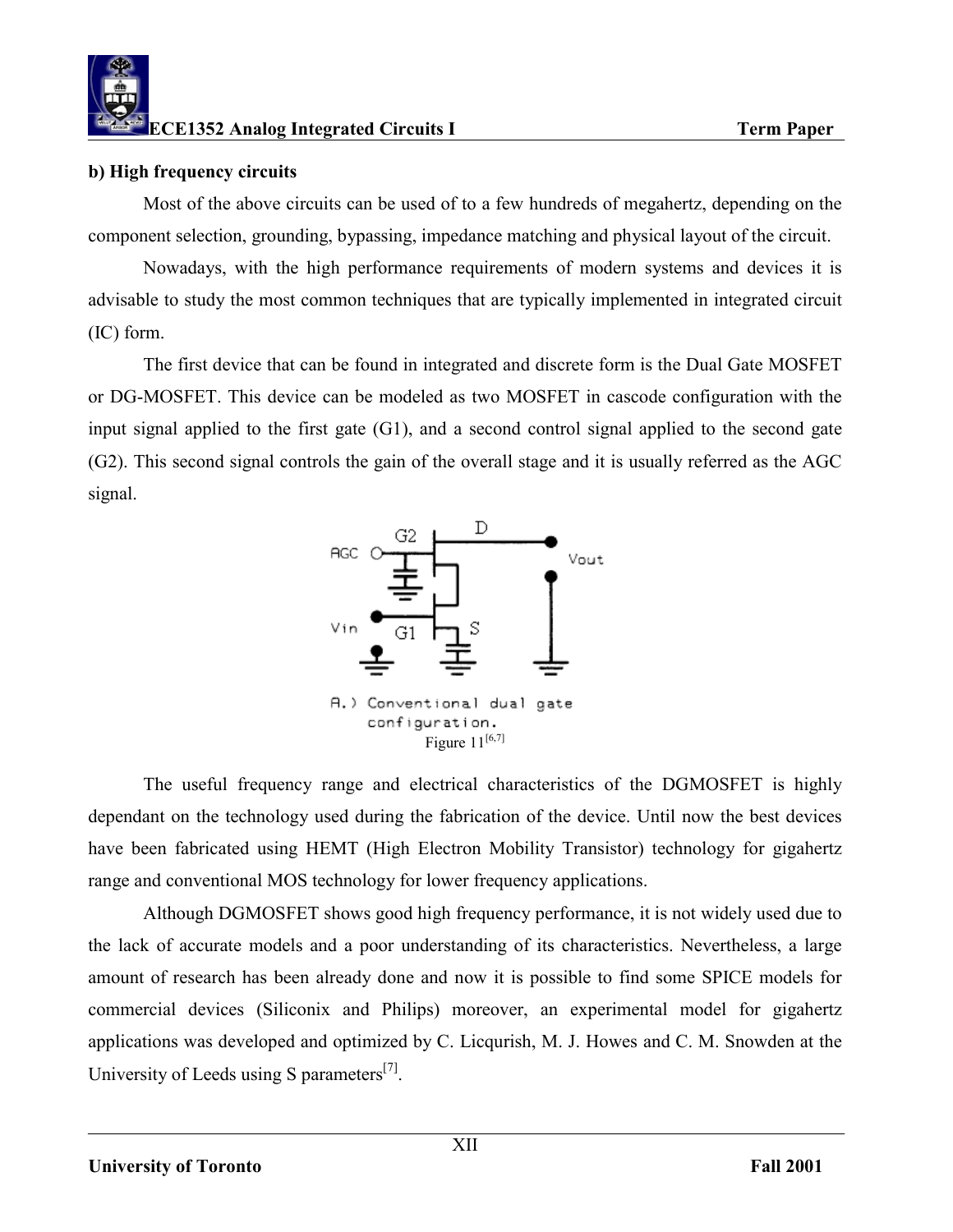



DGMOSFET equivalent model<sup>[7]</sup> Figure 12

 The second topology that is commonly found in high frequency circuit is the Gilbert cell or analog multiplier <sup>[8,9,4]</sup>. Although it was primarily designed to be used as a mixer, it has been included as a fundamental part of variable gain amplifiers such as the CLCXXX series of National Semiconductor<sup>[11]</sup>.

A complete diagram of a four quadrant multiplier circuit is shown in figure 13. The collector

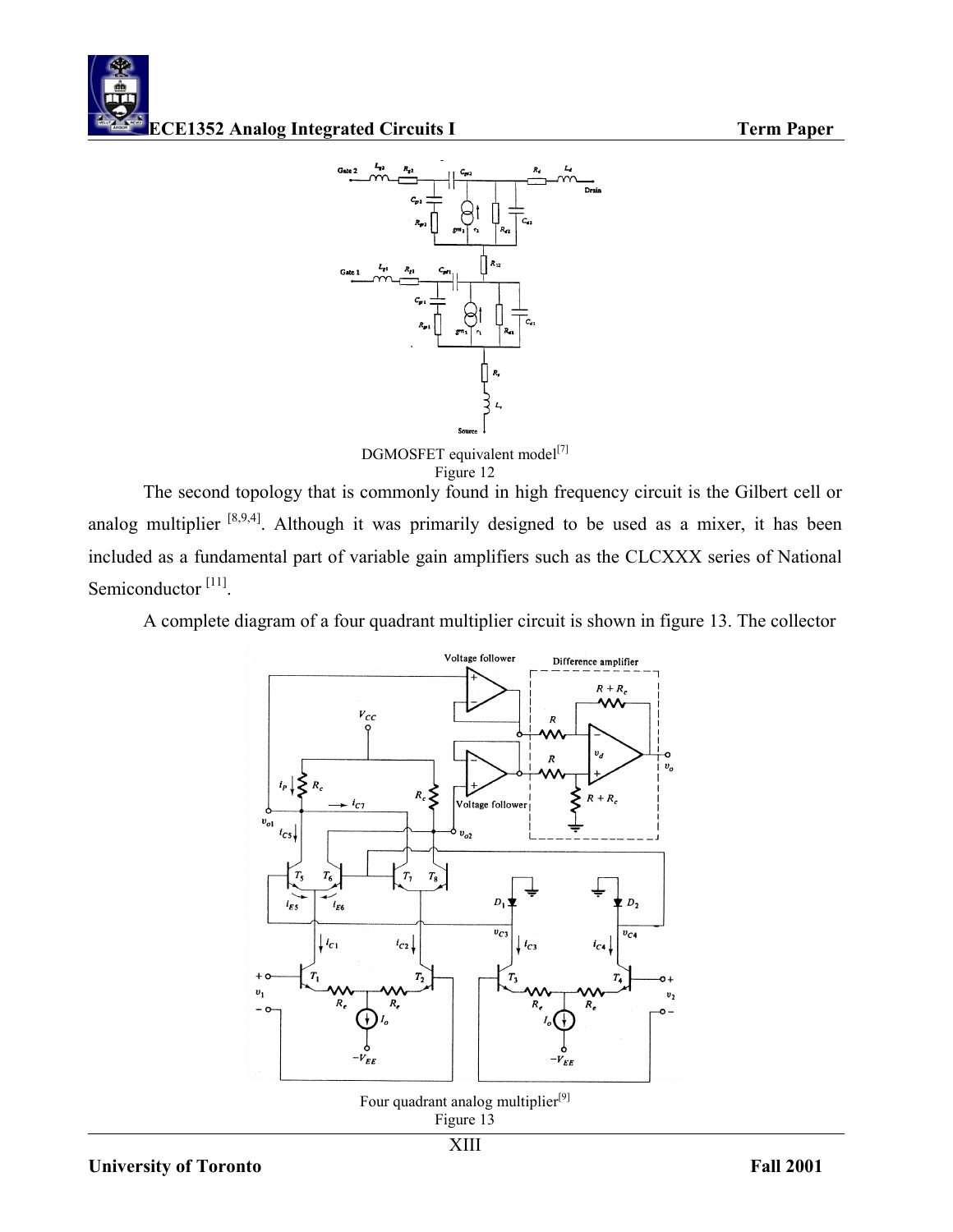currents of T1 and T4 can be shown to be:

$$
i_{C1} = \frac{I_o}{2} + \frac{v_1}{2(R_e + h_{ib})} \qquad i_{C2} = \frac{I_o}{2} - \frac{v_1}{2(R_e + h_{ib})}
$$

$$
i_{C1} = \frac{I_o}{2} - \frac{v_2}{2(R_e + h_{ib})} \qquad i_{C1} = \frac{I_o}{2} + \frac{v_2}{2(R_e + h_{ib})}
$$

Also, applying KCL

$$
\begin{aligned}\ni_{C1} &= i_{E5} + i_{E6} \\
i_{C2} &= i_{E7} + i_{E8}\n\end{aligned}
$$

Using the exponential relationship for the emitter current of T5 and T6 and dividing

$$
\frac{i_{\text{ES}}}{i_{\text{E6}}} = e^{\frac{(V_{\text{BES}} - V_{\text{BES}})}{V_{\text{T}}}}
$$

Combining the last two equations:

$$
i_{\text{E5}} = \frac{i_{\text{C1}}}{1 + e^{\frac{(V_{\text{BES}} - V_{\text{BES}})}{V_{\text{T}}}}}
$$

Applying KVL at the collector loop of T3 and T4

$$
\rm V_{\rm BE5}-V_{\rm BE6}=V_{\rm C3}-V_{\rm C4}
$$

Thus,  $i_{E5}$  can be rewritten as:

$$
i_{ES} = \frac{i_{C1}}{1 + e^{\frac{(V_{C3} - V_{C4})}{V_T}}}
$$

Similarly for  $i_{E7}$ 

$$
i_{E7} = \frac{i_{C1}}{1 + e^{\frac{(V_{C4} - V_{C3})}{V_T}}}
$$

The current i<sub>P</sub> is the sum of i<sub>C5</sub> and i<sub>C7</sub>, that can be assume to be equal to the sum of i<sub>E5</sub> and i<sub>E7</sub>. Thus

$$
i_{P} = \frac{i_{C1} + i_{C2}e^{\frac{-V_{C3} - V_{C4}}{V_{T}}}}{1 + e^{\frac{-V_{C3} - V_{C4}}{V_{T}}}}
$$

The currents  $i_{C3}$  and  $i_{C4}$  generate a voltage across D1 and D2. which are equal to the collector voltage of T3 and T4 and obey the exponential law: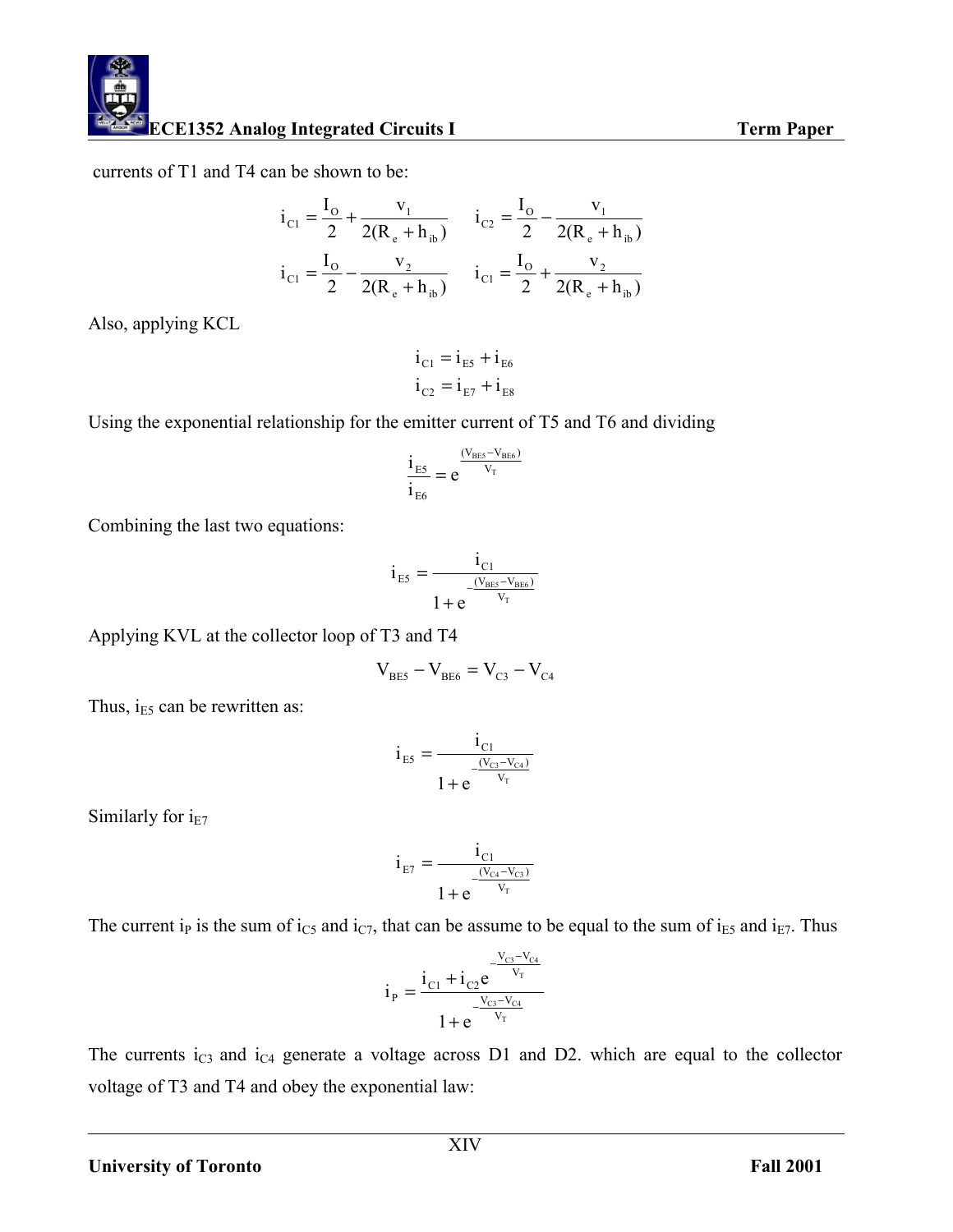$$
i_{C3} = I_S e^{-\frac{v_{C3}}{V_T}} \quad i_{C3} = I_S e^{-\frac{v_{C4}}{V_T}}
$$

Dividing:

$$
\frac{i_{C3}}{i_{C4}} = e^{-\frac{V_{C3} - V_{C4}}{V_T}}
$$

Using the above expression in the equation for  $I_{P}$ 

$$
i_{P} = \frac{i_{C1}i_{C4} + i_{C2}i_{C3}}{i_{C4} + i_{C3}}
$$

Finally, writing the last equation in terms of  $v_1$ ,  $v_2$  and  $I_0$ 

$$
i_{\rm p} = \frac{I_{\rm O}^2 / 2 + v_{\rm 1} v_{\rm 2} / [2 (R_{\rm e} + h_{\rm ib})^2]}{I_{\rm O}}
$$

Then  $v_{01}$  and  $v_{02}$  are given by:

$$
v_{01} = V_{CC} - \frac{I_0 R_C}{2} - \frac{R_C}{2I_0 (R_e + h_{ib})^2} v_1 v_2
$$
  

$$
v_{02} = V_{CC} - \frac{I_0 R_C}{2} + \frac{R_C}{2I_0 (R_e + h_{ib})^2} v_1 v_2
$$

Thus, the output of the differential amplifier is given by:

$$
v_o = \frac{R_c}{I_o (R_e + h_{ib})} v_1 v_2
$$

 It is clear that one of the inputs can be use as the AGC voltage while the main signal is injected on the other input. Modern IC multiplier can exhibit a wide bandwidth and a high degree of accuracy, nevertheless, for non-critical applications it is possible to achieve accuracies of 1% using discrete components. An excellent Gilbert cell in integrated circuit form with a bandwidth product of 10 GHz is available from Intersil Corporation, part number HFA3101<sup>[10]</sup>.

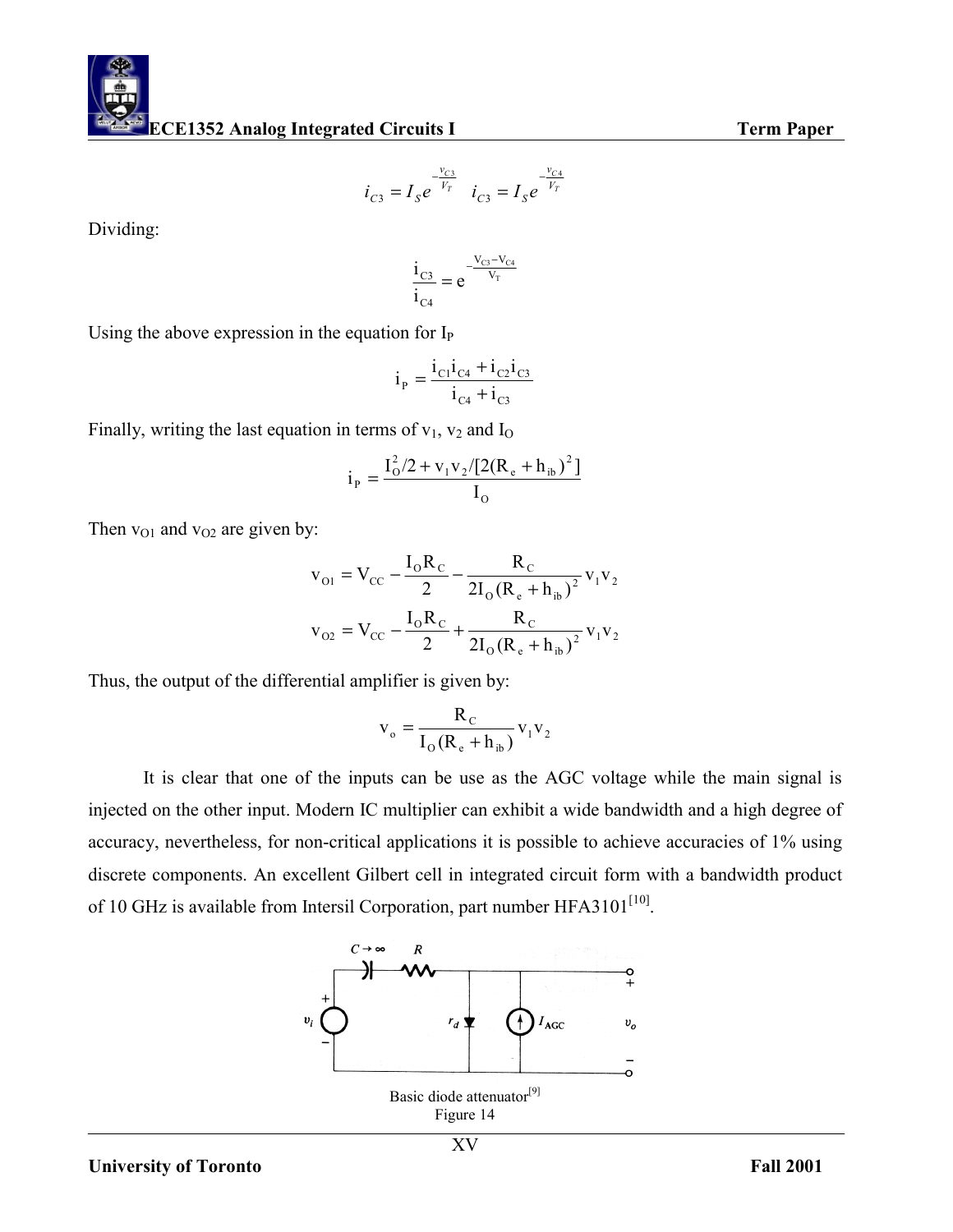Finally, the equivalent of the JFET attenuator at high frequencies is usually implemented with a diode whose bias point is varied according to a control voltage  $V_c$  or a control current  $I_c$ . Figure 14 describes this technique, the circuit operates as follows: the current  $I_{AGC}$  can not flow into the resistor due to the DC blocking capacitor C but it can flow into the diode, biasing it into the forward region. Assuming that the amplitude of  $v_i$  is small such that the diode is kept forward biased. The small signal diode resistance  $r_d$  and R form a voltage divider, thus the output voltage is given by:

$$
\mathbf{v}_{\rm O} = \frac{\mathbf{r}_{\rm d}}{\mathbf{r}_{\rm d} + \mathbf{R}} \mathbf{v}_{\rm in}
$$

The small signal resistance of a PN junction diode is approximately given by:

$$
r_d \approx \frac{V_T}{I_{AGC}}
$$

If we substitute this expression into the voltage divider equation and assumed that the value of R is much higher than  $r_d$ , the following expression is found:

$$
\mathbf{v}_{\rm O} \approx \frac{\mathbf{V}_{\rm T}}{\mathbf{R} \mathbf{I}_{\rm AGC}} \mathbf{v}_{\rm in}
$$

If the bias current  $I_{AGC}$  is proportional to the envelope value of  $v_{in}$ ,  $I_{AGC}=KV_{env}(t)$ , then the output voltage  $v_0$  can become constant despite of the variations in  $v_{in}$ .

 For radio frequency application general purpose diodes are not useful and they are replaced by PIN diodes. A PIN diode is a silicon semiconductor consisting of a layer of intrinsic material contained between two layers of highly doped p and n type silicon. When the diode is forward biased, a finite amount of charge is injected into the intrinsic layer. This finite amount of charge, consisting of electron and holes, has a finite lifetime  $(\tau)$  before recombination occurs. The density of charge within the intrinsic layer determines the conductance of the diode, whereas the lifetime determines the low frequency limit of the device for useful applications [12.13].

 PIN diodes behave as a normal diode for low frequency values, but if the frequency is increased well above certain level, determined by  $f_c =1/2\pi\tau$ , the diode becomes a pure linear resistor whose value can be controlled by a DC o low frequency signal. For frequencies at least ten times  $f_c$  the intrinsic resistance of the diode can be modelled by the following equation<sup>[12,13]</sup>.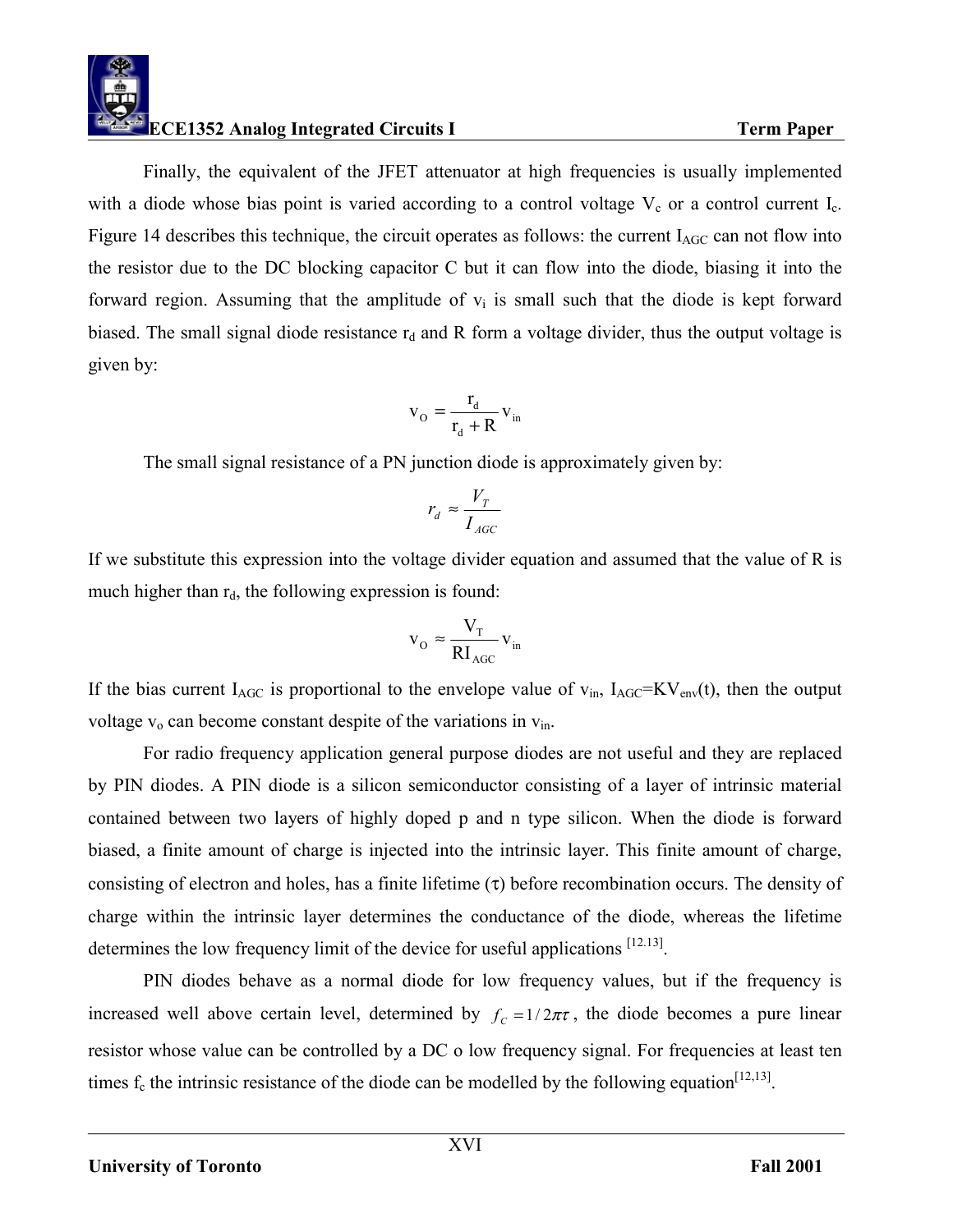$$
R_{I} = \frac{K}{I_{DC}^{X}}
$$

Where K and x are constants that depend strongly on the fabrication process and are often calculated empirically.

 This interesting property of the PIN diode allows the design of switches, attenuators, modulators and detectors. Figure 15 shows the two basic configurations for RF attenuators using PIN diodes. The attenuation for each configuration assuming, that the diode us purely resistive is given by  $[12,13]$ :

$$
\alpha_{(\text{series})} = 20 \log \left(1 + \frac{R_I}{2Z_0}\right)
$$

$$
\alpha_{\text{(shunt)}} = 20 \log \left( 1 + \frac{Z_o}{2R_J} \right)
$$



 A practical PIN attenuator developed by Agilent Technologies is show in figure 16. It shows a good performance from  $300KHz$  to  $3GHz^{[12,13,6]}$ .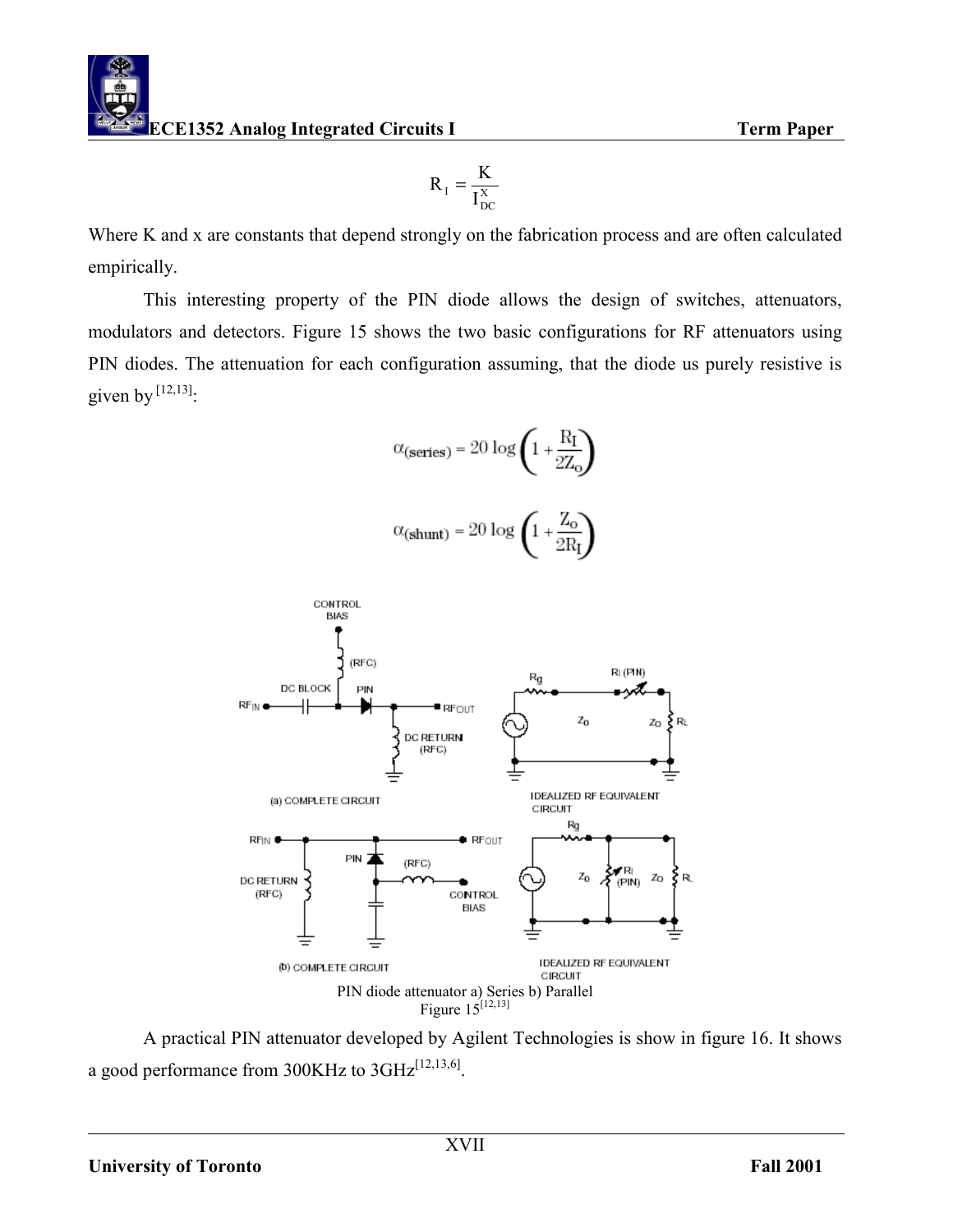

R1 and R2 provide the DC return path, while R4 and R3 provide the appropriate impedance matching for the PIN diodes.

 The last component of an AGC system is the logarithmic amplifier, though it is only included in high performance AGC system it is important to study its basic characteristics and configurations.

As pointed before, an ideal diode shows the following transfer equation:

$$
I_{D} = I_{S}(e^{\frac{V_{D}}{nV_{T}}} - 1)
$$

where:

 $I_s$ = reverse saturation current

n= constant between 1 and 2 for silicon diodes

$$
V_T = \frac{kT}{q}
$$
 =thermal voltage.  
k= Boltzman constant

restricting the operation voltage in such way that the exponential term is greater than 1 and n≈1, the equation can be approximated as:

$$
I_{D} \approx I_{S} e^{\frac{V_{D}}{V_{T}}}
$$

If the diode is part of the feedback loop of an operational amplifier just as shown in figure 17, then, the current  $I_D$  can be written as: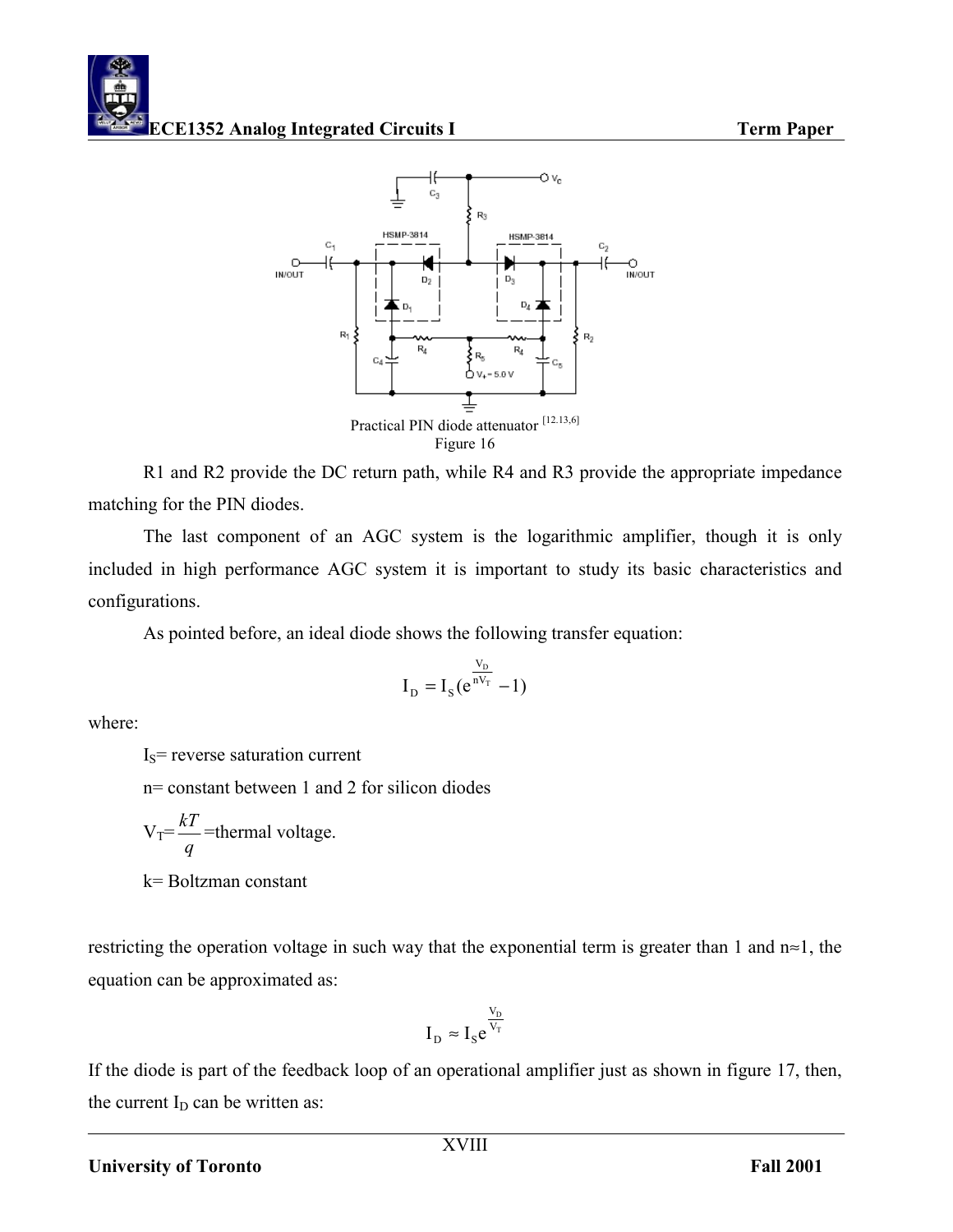Thus,

$$
i_{\rm D} = \frac{V_{\rm in}}{R} = I_{\rm S} e^{\frac{V_{\rm O}}{V_{\rm T}}}
$$

R  $i_{\rm D} = \frac{V_{\rm in}}{R}$ 

Taking the natural logarithm on both sides and solving for  $V<sub>O</sub>$ 



This equation shows that the output voltage is proportional to the logarithm of the input voltage. The main drawback of this circuit is the high temperature dependence it shows due to the inclusion of  $I<sub>S</sub>$  in the transfer function. Is can be cancelled by placing a matched diode (or diode connected transistor) as shown in figure 18.



Assuming that both transistors are matched and operating in active region, which constrains Vin to be a positive value, the analysis of the circuit proceeds as follows.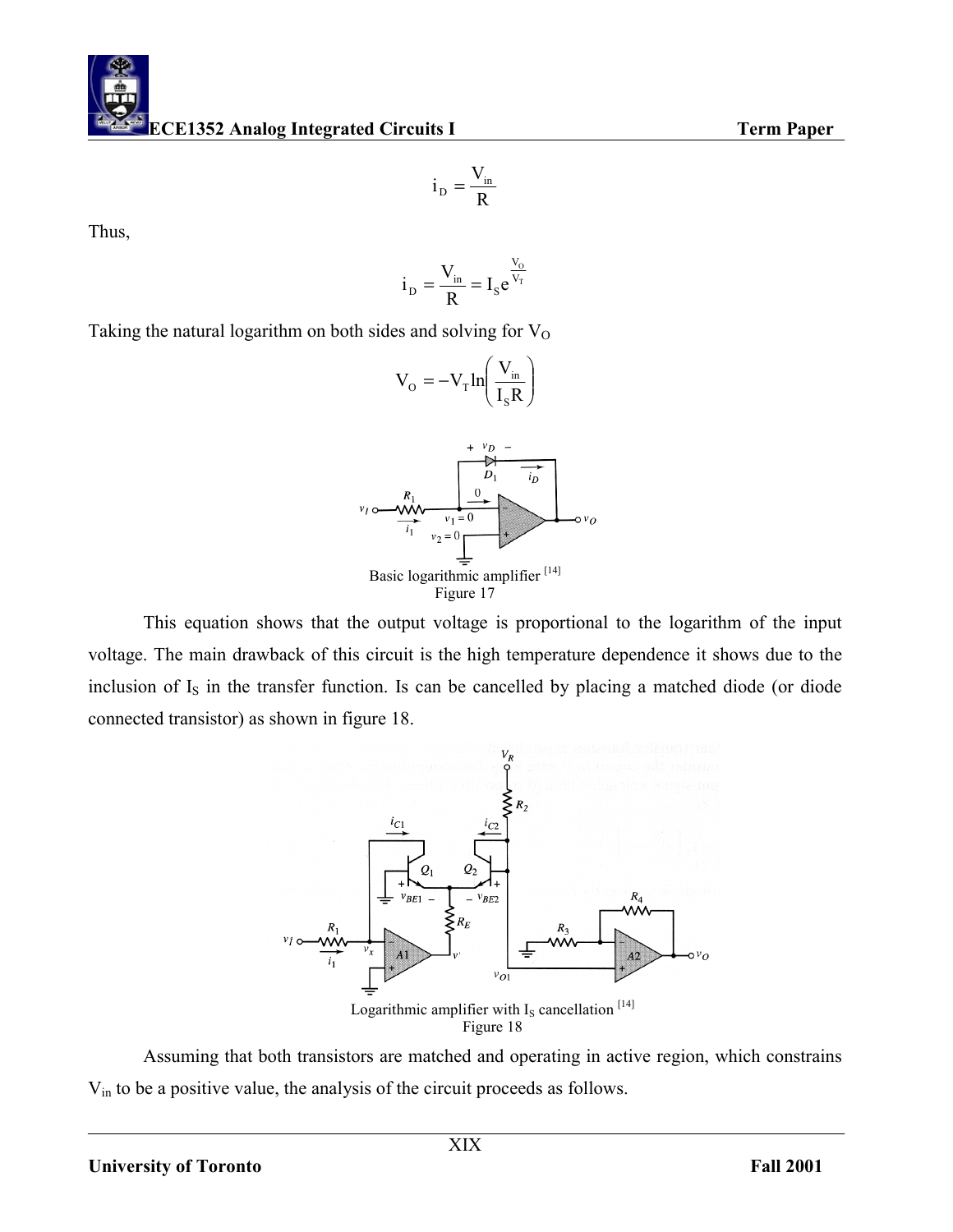From the exponential relationship of a bipolar transistor  $I_c = I_s e^{V_T}$  $\frac{\rm v_{BE}}{\rm V_{T}}$ V  $I_c = I_s e^{V_T}$  and applying KVL around the base-emitter junctions of Q1 and Q2, we obtain the following:

$$
\mathbf{v}_{\mathrm{O1}} = \mathbf{v}_{\mathrm{BE1}} - \mathbf{v}_{\mathrm{BE2}}
$$

and

$$
v_{01} = V_T [(ln i_{C2} - ln I_s) - (ln i_{C1} - ln I_s)] = -V_T ln \left( \frac{i_{C1}}{i_{C2}} \right)
$$

The collector current of Q1 is given by

$$
I_{C1} = \frac{V_{in}}{R_1}
$$

Ignoring the base current of Q2 and assuming that  $V_R \gg V_{BE2} - V_{BE1}$ , the collector current i<sub>2</sub> is approximately given by:

$$
I_{C2} \approx \frac{V_{R}}{R_{2}}
$$

Then  $v_{O1}$  can be expressed as:

$$
\mathbf{v}_{\text{O1}} = -\mathbf{V}_{\text{T}} \ln \left( \frac{\mathbf{v}_{\text{in}}}{\mathbf{R}_{1}} \frac{\mathbf{R}_{2}}{\mathbf{V}_{\text{R}}} \right)
$$

Finally  $v<sub>O</sub>$  is simply  $v<sub>O1</sub>$  multiplied by the gain of the second amplifier

$$
\mathbf{v}_{\rm O} = -\mathbf{V}_{\rm T} \left( 1 + \frac{\mathbf{R}_{\rm 4}}{\mathbf{R}_{\rm 3}} \right) \ln \left( \frac{\mathbf{v}_{\rm in}}{\mathbf{R}_{\rm 1}} \frac{\mathbf{R}_{\rm 2}}{\mathbf{V}_{\rm R}} \right)
$$

This expression does not include I<sub>S</sub>, thus it shows lower temperature dependence than the basic circuit. The final step is to minimize the effect of the thermal voltage in the transfer equation of the log amplifier.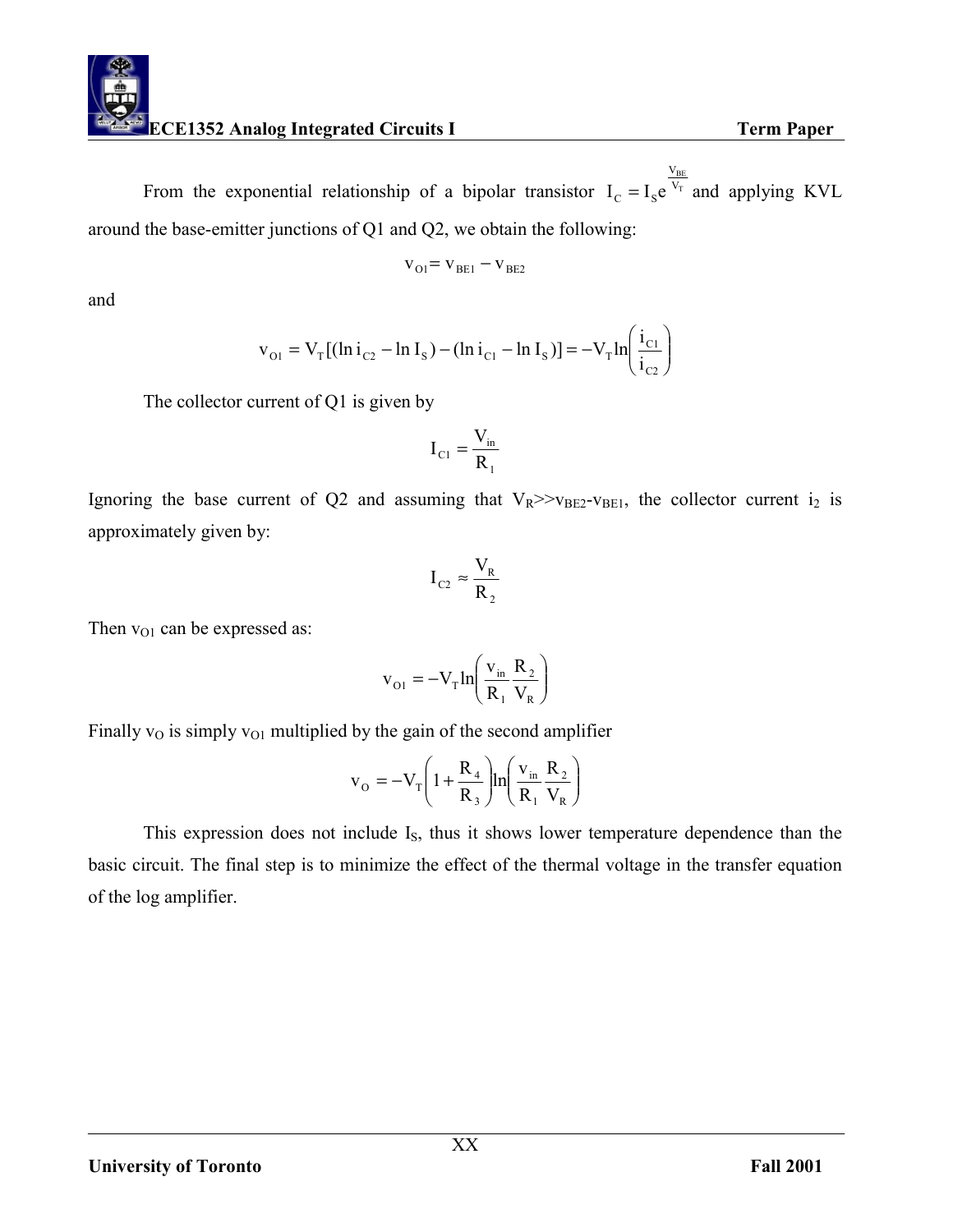

Temperature compensated log amplifier [4] Figure 19

 The circuit in figure 19 show a temperature compensated log amplifier. The analysis of the circuit proceeds as follows,  $I_1$  is the input current and  $I_2$  is either a second input or a reference current. The emitter base voltage of Q1 is:

$$
\mathbf{v}_{\text{BE1}} = -\mathbf{V}_{\text{T}} \ln \left( \frac{\mathbf{I}_{1}}{\mathbf{I}_{\text{S1}}} \right)
$$

Similarly, the base emitter voltage of Q2 (ignoring the base current) is:

$$
v_{BE2} = -V_T ln\left(\frac{I_2}{I_{S2}}\right)
$$

Since both emitters are at the same voltage, we can write:

$$
V_2 - V_T \ln\left(\frac{I_2}{I_{s2}}\right) = -V_T \ln\left(\frac{I_1}{I_{s1}}\right)
$$

The output voltage and  $V_2$  are linked through the voltage divider form by  $R_2$  an  $R_{TC}$ , then:

$$
E_0 = \left(1 + \frac{R_2}{R_{\text{TC}}}\right) V_2 = -\left(1 + \frac{R_2}{R_{\text{TC}}}\right) V_{\text{T}} \ln\left(\frac{I_1}{I_2}\right)
$$

The temperature variations due to  $V_T$  can be cancelled if the temperature coefficient of the voltage divider is the complement of that of  $V_T$  (approximately 0.085 mV/°C).

# **Complete AGC system**

Finally, a practical AGC system is shown in figure 20. This circuit is included in the demo board of the OPA660<sup>[15,16]</sup> of Burr Brown (now part of Texas Instruments). The OPA660 is a high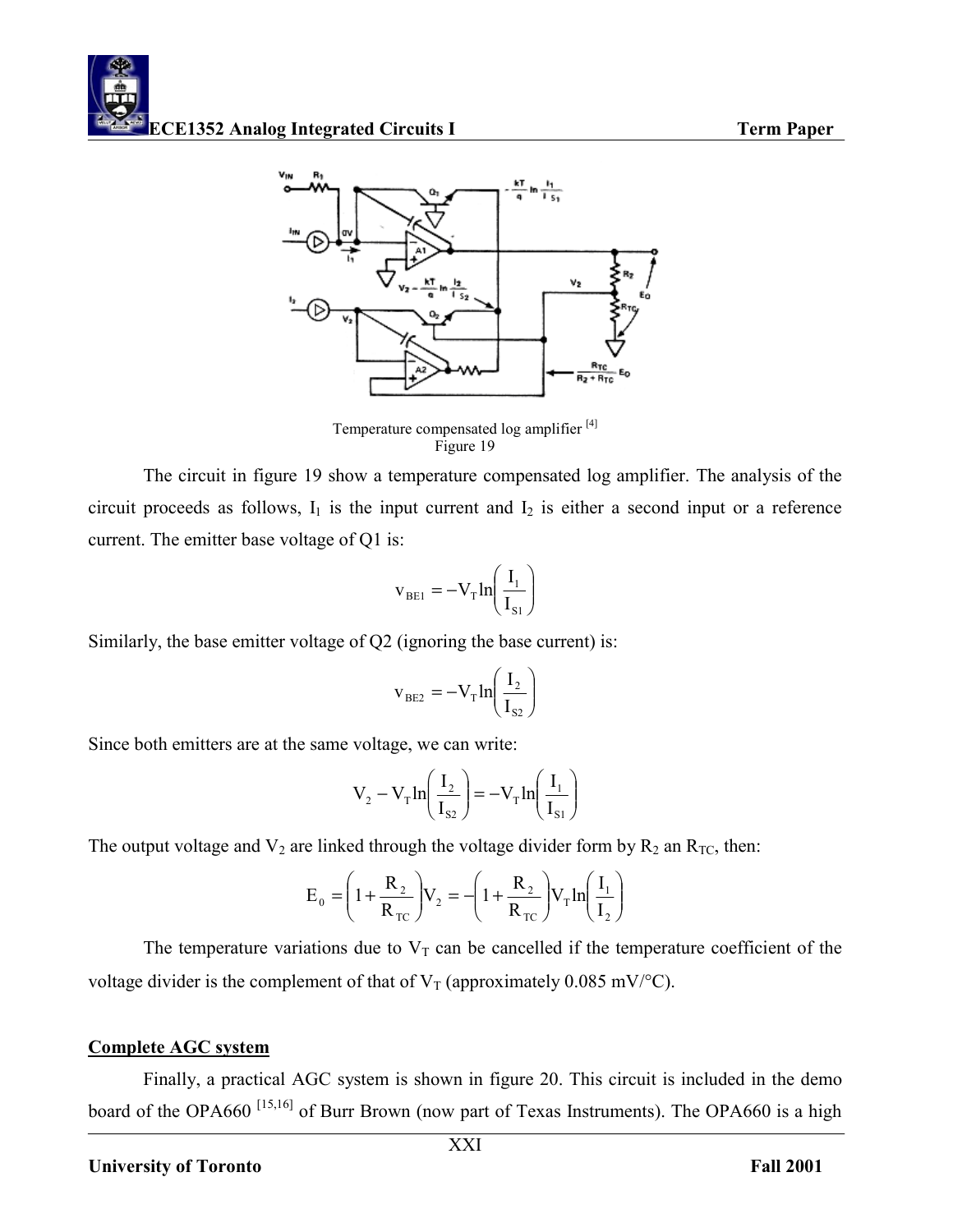

bandwidth, high slew rate Operational Transconductance Amplifier whose transconductance can be varied by means of a resistor connected to pin 1.

In this circuit, the input signal is attenuated by the resistive divider at the input of the OPA660 and converted into a current  $I_{\text{OUT}}$ . The output current is converted back into a voltage by the second amplifier OPA621. The peak value of the output voltage is checked against the reference voltage  $V_{REF}$  by the discrete differential amplifier. The error voltage is multiplied by the gain of the discrete differential amplifier, applied to the gate of the JFET 2N5460 and filtered by the RC network  $(R_{19}$  and  $C_1$ ). The output transconductance of the JFET adjusts the quiescent current at pin 1, thus, changing the transconductance of the OPA660 and modifying the total gain of the circuit. The process continues until the system reaches the steady state.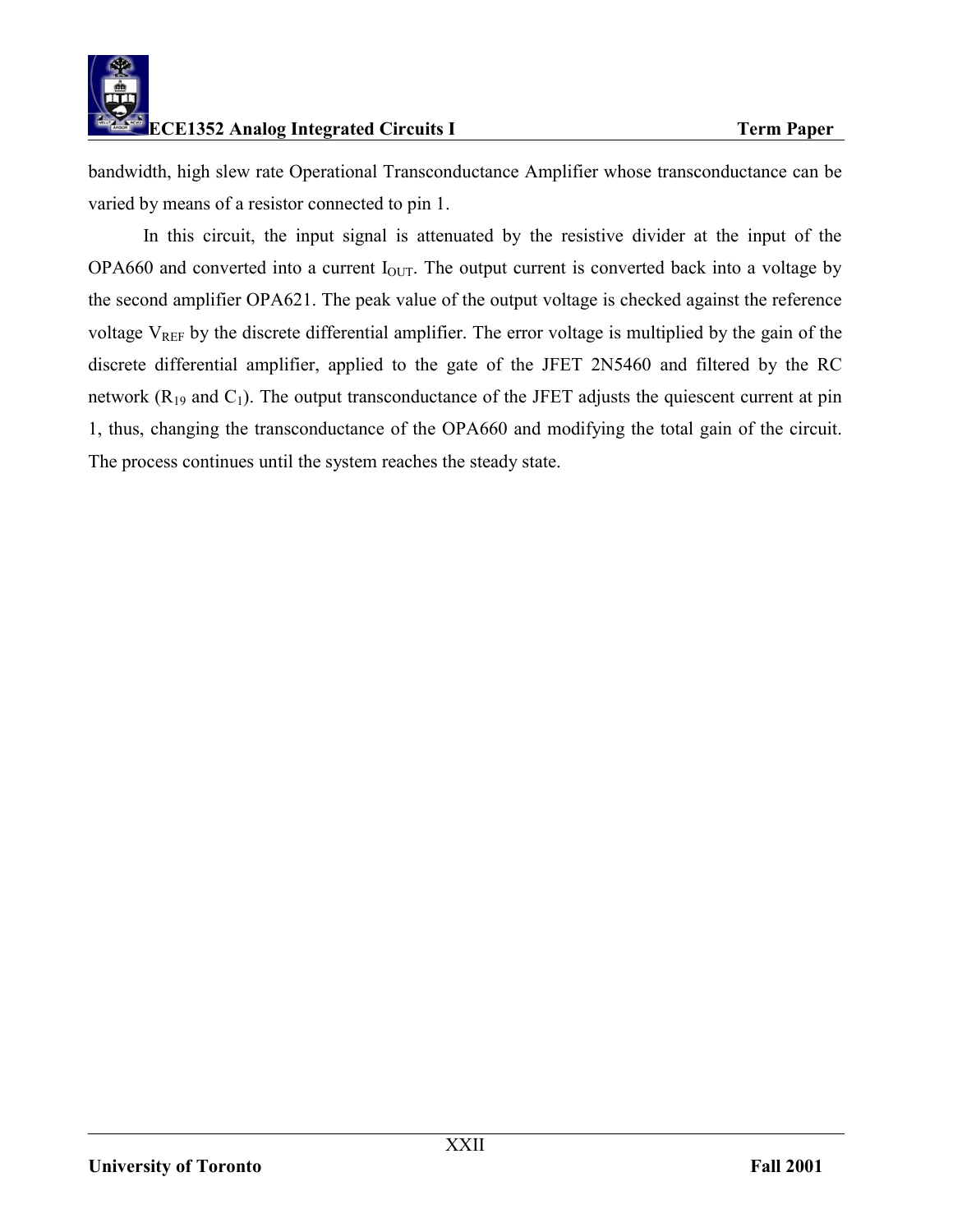

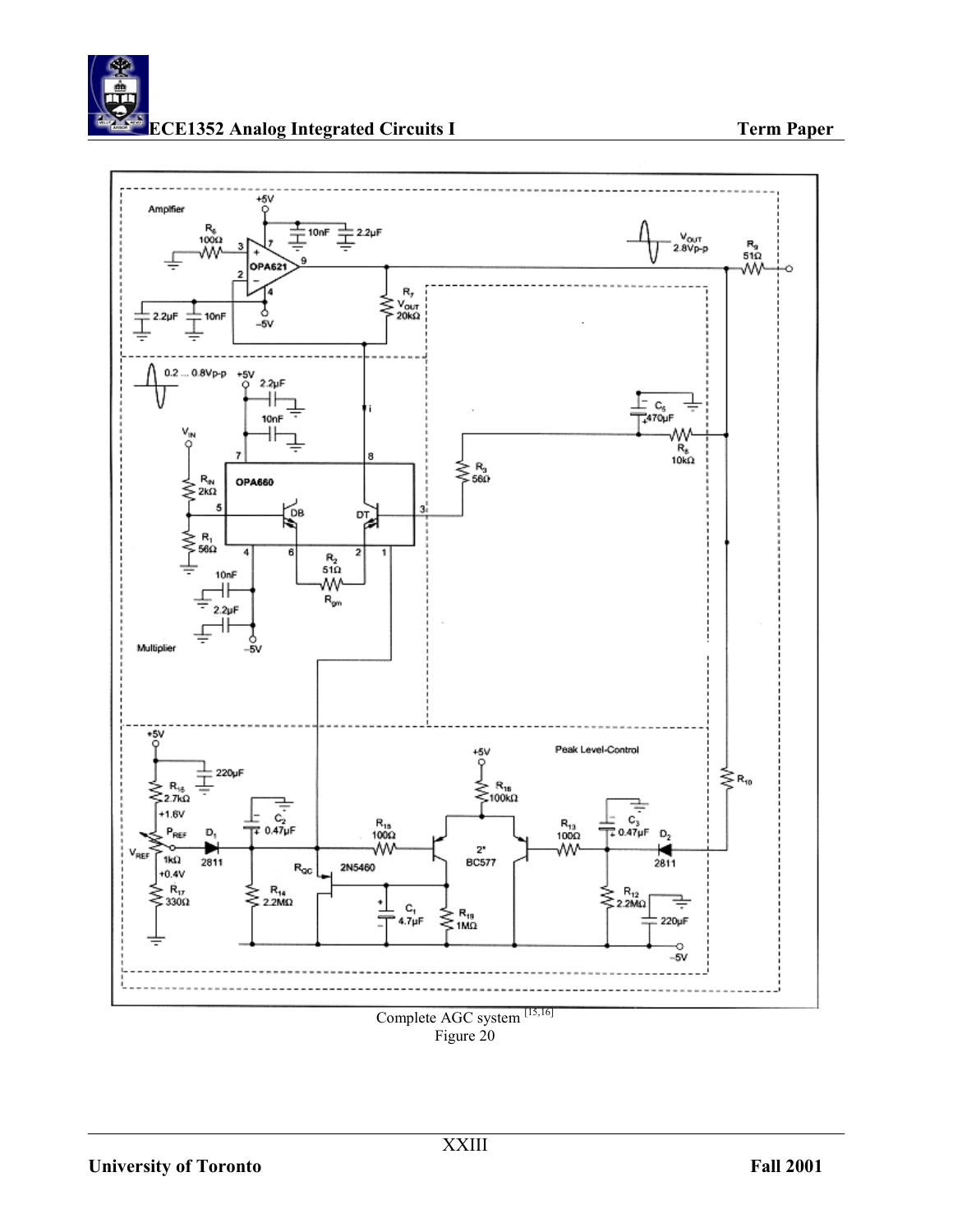

### **Conclusions:**

 AGC systems are part of any wireless communication system where a constant output signal is desired. The complexity of the AGC system is determined by the requirements of the communication system, therefore the analysis, design and implementation can become quite difficult. Nonetheless, the two basic models showed in this work provide enough tools to calculate and characterize the basic parameters of the system and translate them into working circuits. The inclusion of some additional circuits, such as a logarithmic amplifier, provides a way of linearizing the system.

 At low and medium frequencies, FET's working in the linear region combined with a resistive feedback network provide the best method for implementing a variable gain amplifier, while keeping distortion at a minimum and providing a wide dynamic range. At higher frequencies IC-MOSFET, DGMOSFET, Gilbert cells, OTA and PIN diodes provide a better performance and the advantage that they can be implemented in integrated circuit technology.

 For both cases a careful selection of components, bypassing, printed circuit layout, impedance matching, temperature effects and IC layout can play a very critical role in the performance of the circuit.

 AGC systems and circuits will continue to evolve as long as wireless technology becomes faster, smaller and more complex. New devices, circuits and techniques must be studied, developed and implemented.